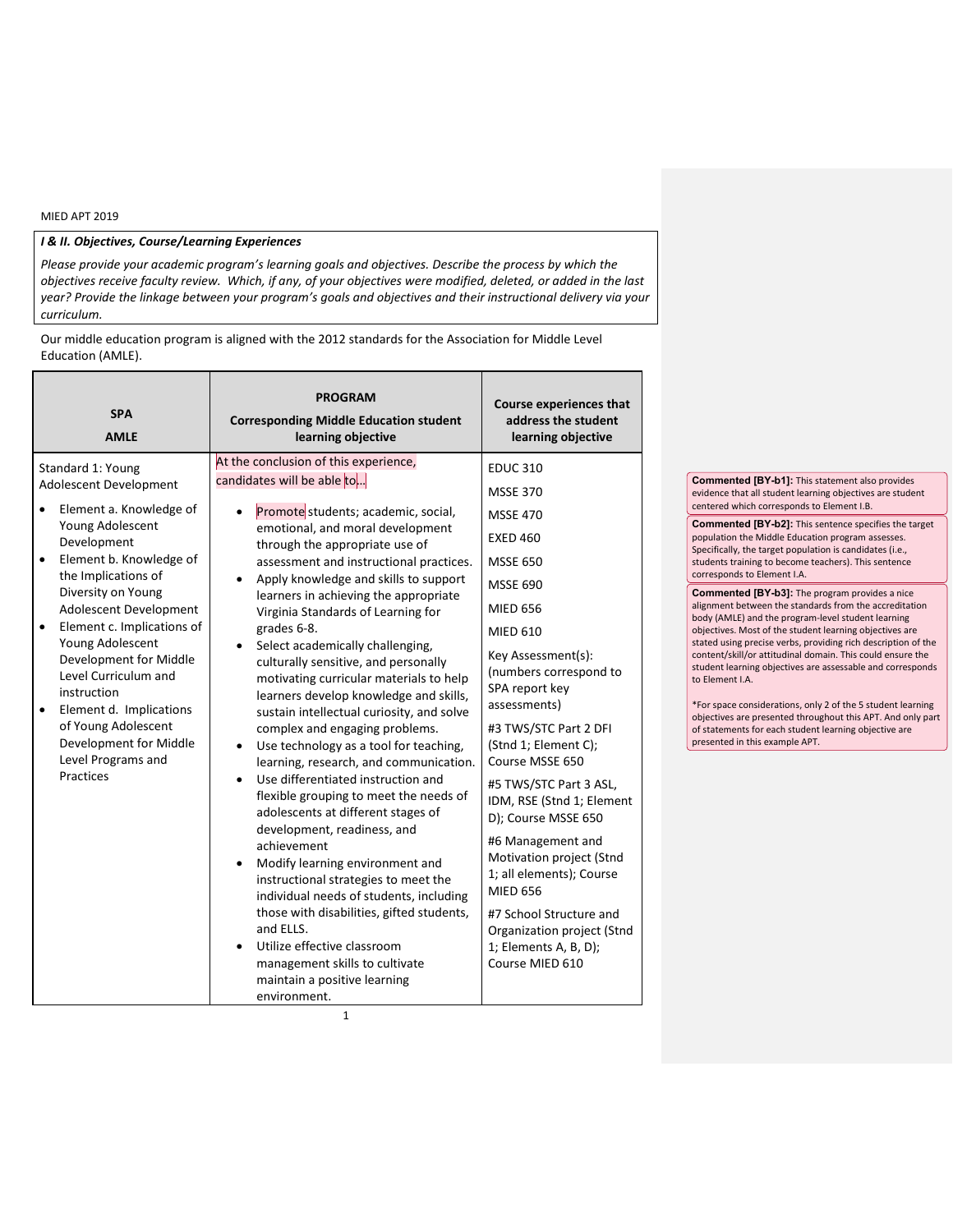| IVIILD AF I ZUIJ                                                                                                                                                                                                        | Develop professionally through<br>reflection, collaboration, and<br>continuous learning.<br>Make learning purposeful by relating<br>lessons to students' interests and<br>allowing students to make choices in<br>their learning and leading them to ask<br>questions and pursue problems that<br>are meaningful to them.<br>Create interdependent learning<br>opportunities which encourage<br>students to work collaboratively using<br>effective cooperative group skills.<br>Apply theories of young adolescent<br>$\bullet$<br>development to promote academic,<br>social, emotional, and moral<br>development through the appropriate<br>use of assessment and instructional<br>practices. |                                                                                                                                                                                                                                                                                                         |                                                                                                                                                                                                                                                                                                                                                                                                                                                                     |
|-------------------------------------------------------------------------------------------------------------------------------------------------------------------------------------------------------------------------|--------------------------------------------------------------------------------------------------------------------------------------------------------------------------------------------------------------------------------------------------------------------------------------------------------------------------------------------------------------------------------------------------------------------------------------------------------------------------------------------------------------------------------------------------------------------------------------------------------------------------------------------------------------------------------------------------|---------------------------------------------------------------------------------------------------------------------------------------------------------------------------------------------------------------------------------------------------------------------------------------------------------|---------------------------------------------------------------------------------------------------------------------------------------------------------------------------------------------------------------------------------------------------------------------------------------------------------------------------------------------------------------------------------------------------------------------------------------------------------------------|
| Standard 2: Middle Level<br>Curriculum<br>Element a. Subject matter<br>content knowledge<br>Element b. Middle level<br>student standards<br>Element c.<br>$\bullet$<br><b>Interdisciplinary Nature</b><br>of knowledge. | At the conclusion of this experience,<br>candidates will be able to<br>Plan and teach collaboratively with a<br>$\bullet$<br>more experienced teacher.<br>Plan and teach independently.<br>$\bullet$<br>Promote students; academic, social,<br>$\bullet$<br>emotional, and moral development<br>through the appropriate use of<br>assessment and instructional practices.<br>Apply knowledge and skills to support<br>$\bullet$                                                                                                                                                                                                                                                                  | <b>MSSE 370</b><br><b>MSSE 470</b><br><b>MSSE 650</b><br><b>MSSE 690</b><br><b>MIED 656</b><br><b>MIED 610</b><br>Key Assessment(s):<br>(numbers correspond to                                                                                                                                          | <b>Commented [BY-b4]:</b> This column presents what classes<br>or student learning experience are linked to each student<br>learning objective. All student learning objectives are linked<br>to at least one course/ learning experience. The<br>presentation of the curriculum and SLO mapping satisfies<br>the Element II of the APT rubric.<br><b>Commented [BY-b5]:</b> The remaining content in this<br>column focuses on specifying the relationship between |
|                                                                                                                                                                                                                         | learners in achieving the appropriate<br>Virginia Standards of Learning for<br>grades 6-8.<br>Select academically challenging,<br>culturally sensitive, and personally<br>motivating curricular materials to help<br>learners develop knowledge and skills,<br>sustain intellectual curiosity, and solve<br>complex and engaging problems.<br>Use technology as a tool for teaching,<br>$\bullet$<br>learning, research, and communication.<br>Use differentiated instruction and<br>flexible grouping to meet the needs of<br>adolescents at different stages of                                                                                                                                | SPA report key<br>assessments)<br>#1 Praxis Subj Assmts<br>passed prior to student<br>teaching (Stnd 2;<br>Elements A, B); Course<br><b>MSSE 690</b><br>#2 STC Part 1 CF, LGAP<br>(Stnd 2; All Elements);<br>Course MSSE 650<br>#3 STC Part 2 DFI (Stnd 2;<br>Elements B, C); Course<br><b>MSSE 650</b> | measures and objectives. The program details what<br>assessments measure subdomains of each SLO and in what<br>course these assessments were administered. This<br>information is useful for Element III.A.                                                                                                                                                                                                                                                         |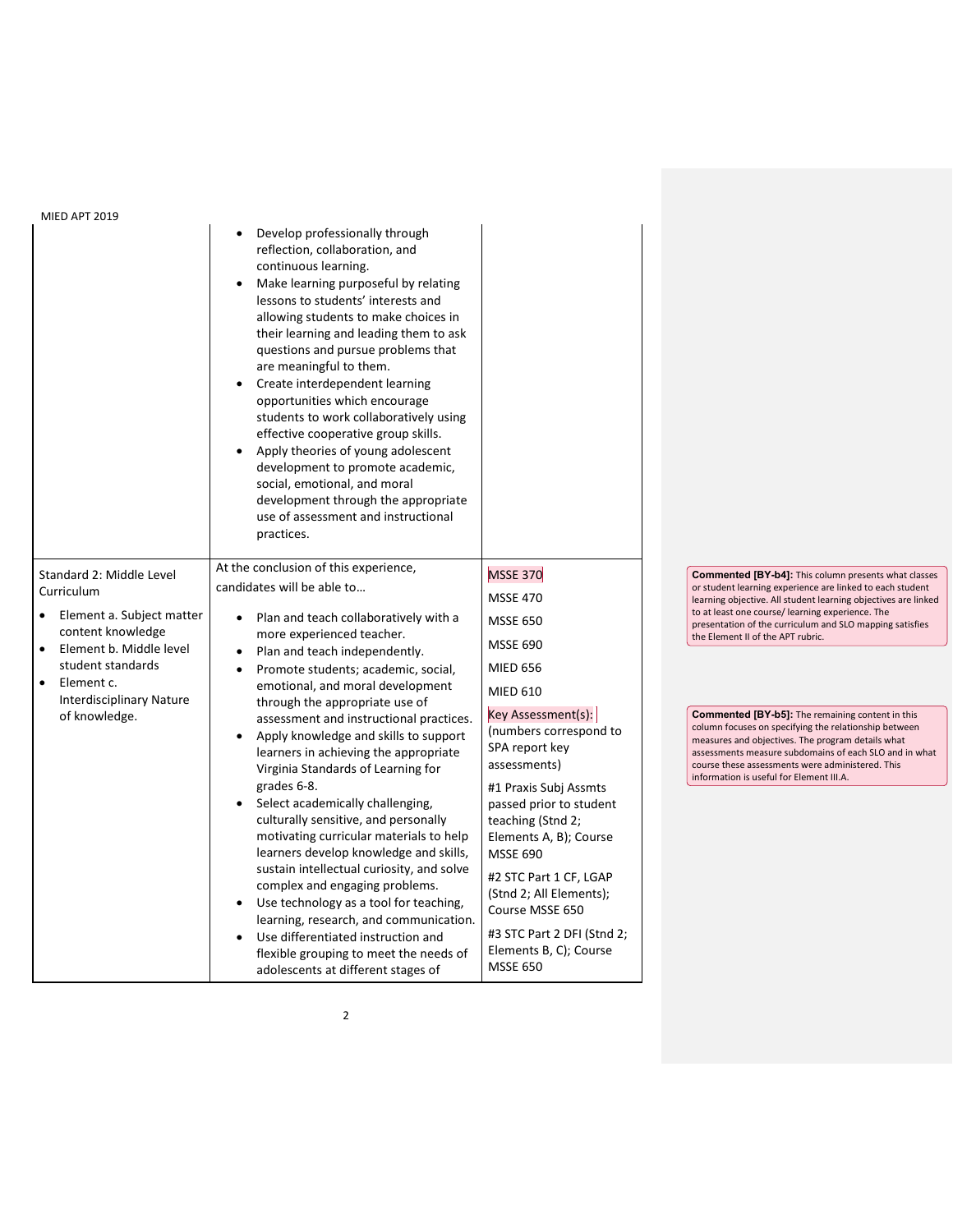| <b>MIED APT 2019</b> |                                                                                                                                                                                                                                                                                                                                                                                                                                                                                                                                                                                                                                                                                                                                                                                                                                                                                                                                                                                |                                                                                                                                                                                                                                       |
|----------------------|--------------------------------------------------------------------------------------------------------------------------------------------------------------------------------------------------------------------------------------------------------------------------------------------------------------------------------------------------------------------------------------------------------------------------------------------------------------------------------------------------------------------------------------------------------------------------------------------------------------------------------------------------------------------------------------------------------------------------------------------------------------------------------------------------------------------------------------------------------------------------------------------------------------------------------------------------------------------------------|---------------------------------------------------------------------------------------------------------------------------------------------------------------------------------------------------------------------------------------|
|                      | development, readiness, and<br>achievement<br>Modify learning environment and<br>$\bullet$<br>instructional strategies to meet the<br>individual needs of students, including<br>those with disabilities, gifted students,<br>and ELLS.<br>Use formal and informal assessments<br>to diagnose students' needs, plan and<br>modify instruction, and document<br>student progress.<br>Make learning purposeful by relating<br>$\bullet$<br>lessons to students' interests and<br>allowing students to make choices in<br>their learning and leading them to ask<br>questions and pursue problems that<br>are meaningful to them.<br>Use a range of instructional and<br>communication strategies to make the<br>classroom environment safe, positive,<br>and supportive of student<br>independence and success.<br>Create interdependent learning<br>$\bullet$<br>opportunities which encourage<br>students to work collaboratively using<br>effective cooperative group skills. | #4 Assessment of Student<br>Teaching-Profile of<br><b>Student Teaching</b><br>Performance (Stnd 2;<br>Element A); Course MSSE<br>690<br>#6 Management and<br>Motivation project (Stnd<br>2; Elements B, C); Course<br><b>MIED 656</b> |

# *III. Evaluation/Assessment Methods*

*Provide a listing of the systematic methods and procedures for gathering information about achievement of your goals and objectives. Additionally, specify the expected student achievement results. Please also describe the process for systematic data collection. Finally, describe the measurement properties of the assessment method, such as reliability and validity.*

| <b>Assessment Tool and Description</b>                                                                                                                                                                                                                                                                                                                                      | <b>AMLE Standards</b>          |
|-----------------------------------------------------------------------------------------------------------------------------------------------------------------------------------------------------------------------------------------------------------------------------------------------------------------------------------------------------------------------------|--------------------------------|
| <b>Assessment #1: Praxis Subject Area Assessment</b>                                                                                                                                                                                                                                                                                                                        | Standard 2: Middle             |
| Middle Education candidates are required to take two Praxis Subject Area<br>Assessment exams (corresponding to their two chosen subject area<br>concentrations drawn from math, science, language arts, and social studies).<br>These tests are administered by Educational Testing Service (ETS;<br>http://www.ets.org). The Virginia Department of Education (DOE) awards | Level Curriculum,<br>Element A |

**Commented [BY-b6]:** The table further introduces the mechanism how each assessment is mapped to each SLO, details the match between each assessment and SLO, and provides evidence for using each assessment for measuring SLOs (e.g., psychometric properties of each assessment). The table corresponds to Element III.A.

**Commented [BY-b7]:** The table makes it explicit that the assessments used by the Middle Education program are all direct measures and all SLOs are assessed by at least one measure. This corresponds to Element III.B.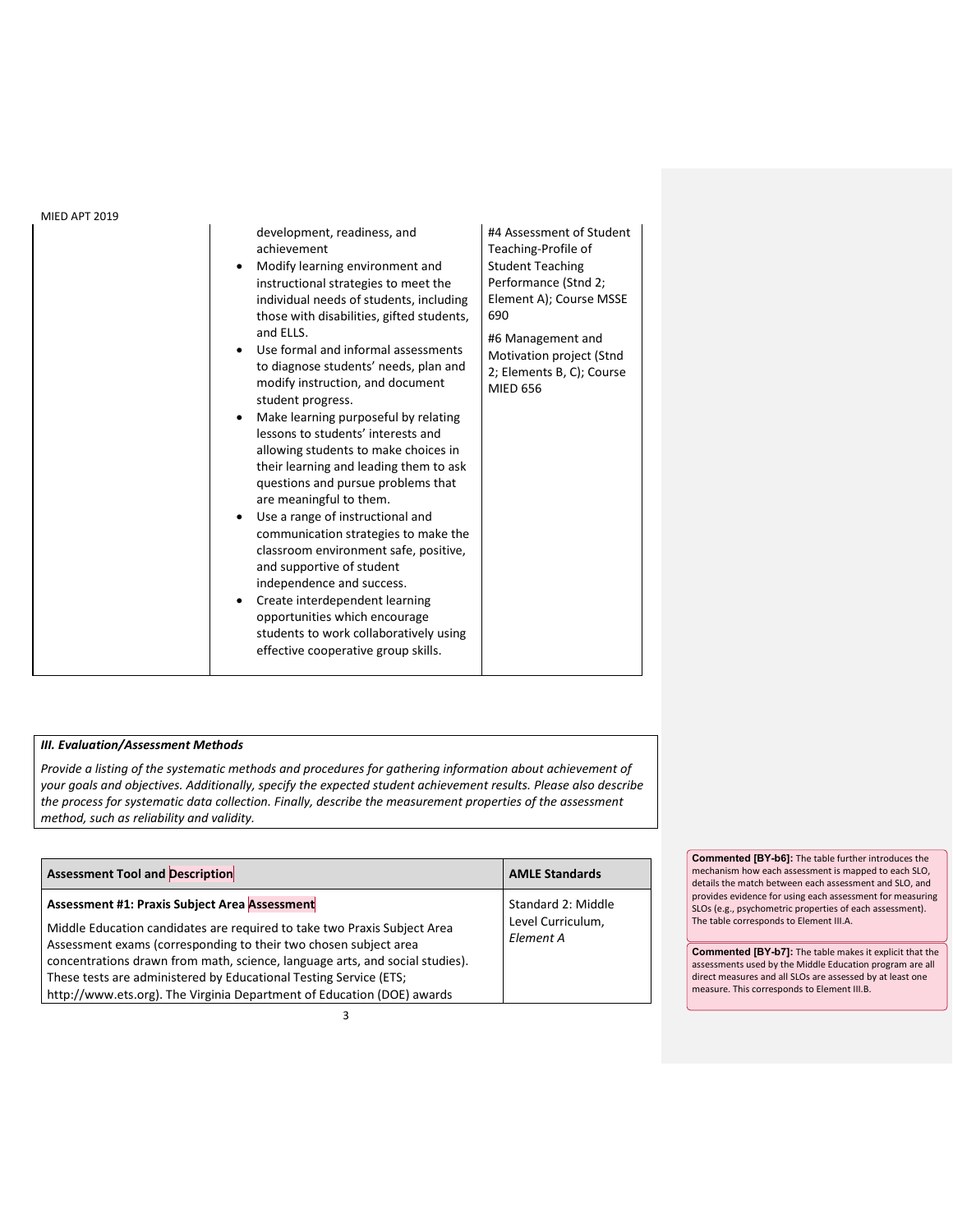| MIED APT 2019                                                                           |                           |                                                                                                                          |
|-----------------------------------------------------------------------------------------|---------------------------|--------------------------------------------------------------------------------------------------------------------------|
| teaching licenses to students when they pass both of their Praxis Subject Area          |                           |                                                                                                                          |
| Assessment exams and complete all program requirements; therefore, all                  |                           |                                                                                                                          |
| graduates of the Middle Education program meet Virginia licensure requirements          |                           |                                                                                                                          |
| in two content areas, not just in one area as required by the Virginia DOE.             |                           |                                                                                                                          |
| <b>Expectations for Students/Systematic Data Collection</b>                             |                           |                                                                                                                          |
| The Commonwealth of Virginia has established passing scores on Praxis Subject           |                           |                                                                                                                          |
| Assessment exams in order to be granted a teaching license. JMU requires MIED           |                           |                                                                                                                          |
| students to pass two Praxis Subject Assessment exams in order to progress               |                           |                                                                                                                          |
| through their programs. Students are encouraged to begin taking the Praxis              |                           | <b>Commented [BY-b8]:</b> The program specified the desired                                                              |
| Subject Assessment exams during their junior year and they may take each exam           |                           | results for each assessment. This area could be                                                                          |
| as many times as necessary to pass.                                                     |                           | strengthened by providing a rationale as to why these<br>results were                                                    |
|                                                                                         |                           | expected. This corresponds to Element III.C.                                                                             |
| Assessment #2: Teacher Work Sample (TWS)/Student Teaching Capstone (STC)                | Standard 1: Young         | <b>Commented [BY-b9]:</b> The program clearly explained the                                                              |
| Part 1 Contextual Factors and Learning Goals and Assessment Plan: Content               | Adolescent                | data collection sample, timeline and justified that it is                                                                |
| Knowledge in Middle Level Education                                                     | Development, Elements     | required by the Commonwealth of Virginia to pass Praxis                                                                  |
| The Teacher Work Sample/Student Teaching Capstone serves as a master's thesis           | C and D                   | Subject Assessment exams to achieve a teaching license. In<br>addition, the program addressed why students are           |
| project that students complete during their student teaching semester.                  | Standard 2: Middle        | motivated to take each exam. This corresponds to Element                                                                 |
| Successful completion of this six-part, comprehensive project is required for all       | Level Curriculum,         | III.D.                                                                                                                   |
| students seeking licensure in the Middle Education programs. Assessment #2              | Elements B and C          |                                                                                                                          |
| includes the first two portions of the project: " <b>Contextual Factors" (CF)</b> , and |                           |                                                                                                                          |
| "Learning Goals and Assessment Plan" (LGAP). The Contextual Factors (CF)                | Standard 4: Middle        |                                                                                                                          |
| section is written early during the candidates' placements and is designed to help      | Level Instruction &       |                                                                                                                          |
| candidates understand their students and their learning needs in the classroom          | Assessment, Elements      |                                                                                                                          |
| and use that understanding to guide their design and implementation of                  | A, B, C and D             |                                                                                                                          |
| instruction, assessment, and reflection. Candidates are expected to explicitly          | Standard 5: Middle        |                                                                                                                          |
| draw on this contextual information in all succeeding phases of the project. The        | Level Professional Roles, |                                                                                                                          |
| Learning Goals and Assessment Plan (LGAP) requires candidates to articulate             | Element A                 |                                                                                                                          |
| what they want their students to Understand, Know, and Be able to Do (Wiggins           |                           |                                                                                                                          |
| & McTighe, 2005) at the project's conclusion, as well as how they will know that        |                           |                                                                                                                          |
| students have met these goals. LGAP guides candidates through the process of            |                           |                                                                                                                          |
| establishing and clearly stating their standards-aligned, content-based learning        |                           |                                                                                                                          |
| goals in addition to developing assessments (pre-, formative, and summative)            |                           |                                                                                                                          |
| that will allow them to determine whether students have met those goals. These          |                           |                                                                                                                          |
| sections of the TWS require candidates to gather information about their                |                           |                                                                                                                          |
| students' learning needs and to use this information to guide the design of sound,      |                           |                                                                                                                          |
| content-based instruction. As such, it addresses AMLE Standards 1 and 2.                |                           |                                                                                                                          |
| <b>Expectations for Students/Systematic Data Collection</b>                             |                           |                                                                                                                          |
|                                                                                         |                           |                                                                                                                          |
| The Teacher Work Sample/Student Teaching Capstone has a passing score (80%)             |                           |                                                                                                                          |
| on each section; students who do not pass one or more sections must revise and          |                           |                                                                                                                          |
| resubmit the project the following semester. The TWS/STC is course embedded             |                           | <b>Commented [BY-b10]:</b> The following narratives provide                                                              |
| within the student teaching experience and all students must complete required          |                           | details about how the AMLE Standards are aligned with the<br>specific student learning objectives. This section could be |
| coursework for degree completion.                                                       |                           | improved by further aligning assessment instruments with                                                                 |
|                                                                                         |                           | the program-level student learning objectives. In addition,                                                              |
| Description of how this assessment specifically aligns with the standards               |                           | this section could be strengthened by specifying whether<br>the manning is confirmed by faculty subject experts. This    |

the mapping is confirmed by faculty subject experts. This corresponds to Element III.A.

٦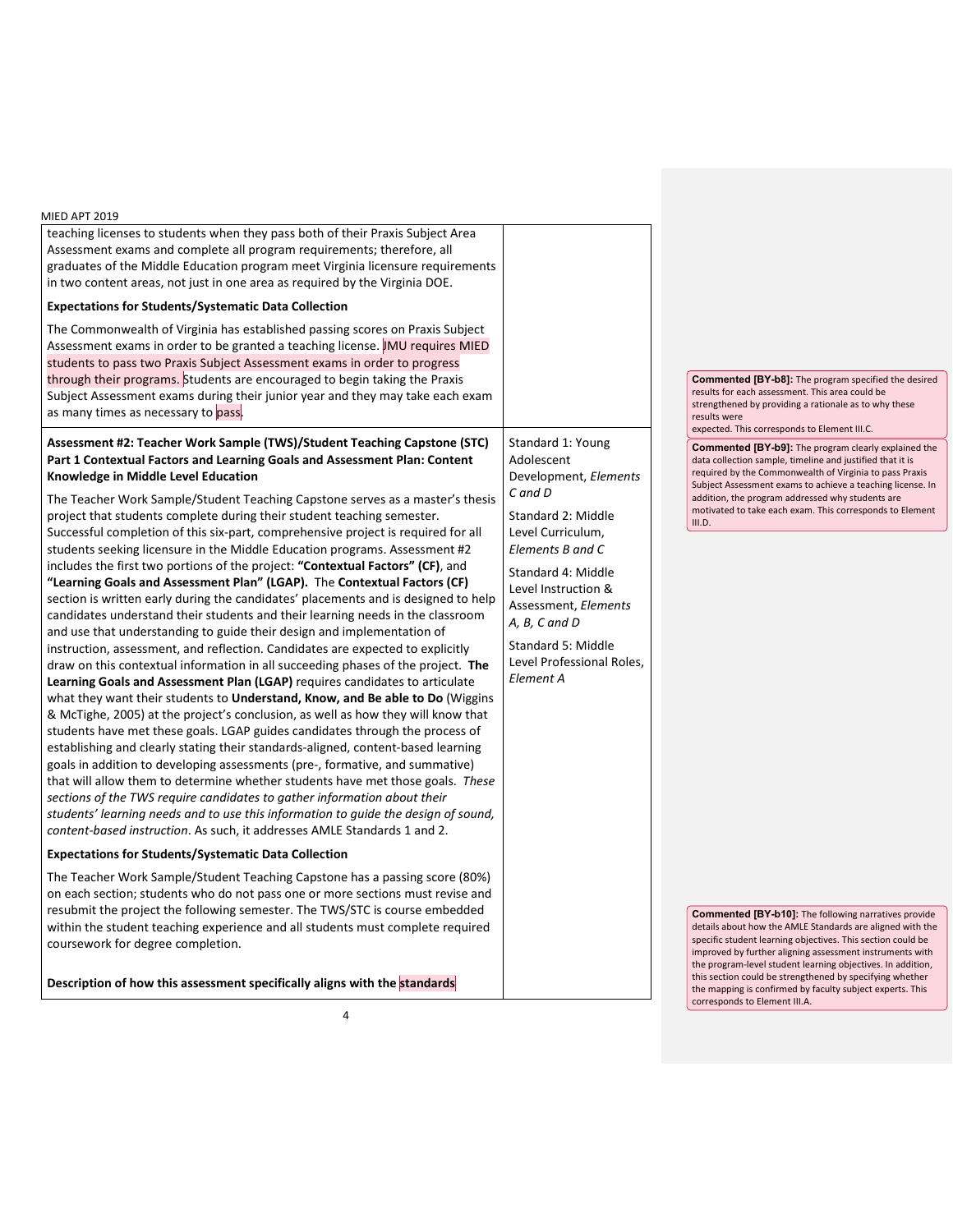## **AMLE Standard 1: Implications of Young Adolescent Development for Middle Level Curriculum and Instruction (***Element C***)**

The first step Middle Level Education candidates undertake before they begin the TWS/STC is the discovery of their students' learning needs in the Contextual Factors section. In CF, candidates gather information from school sources (e.g., scheduling decisions, student files) as well as from their own surveys and other strategies to determine information such as "…students' ages, gender, motivation levels, achievement/developmental skill levels, linguistic diversity, special needs, interests, learning styles/modalities, reading levels, writing levels and/or technology skills" (CF Instrument). They must also discuss how these identified student characteristics/needs will "…influence [their] instructional planning" (CF Instrument). Candidates discuss these influences in terms of how they will impact planning at the whole-class level, as well as how it will impact their planning for individual "case study" students. Hence, candidates are enacting AMLE's Target descriptor for Standard 1, which states that "*Middle level teacher candidates assess the diverse developmental levels of their students and use this information effectively when selecting instructional Strategies and making curricular decisions….*"

## **AMLE Standard 2: Middle Level Curriculum** *(Elements B & C)*

The Target descriptor for AMLE Standard 2B states that "*Middle level teacher candidates demonstrate their knowledge of local, state, national, and common core middle level curriculum standards for student learning. They deconstruct the standards to better understand their intent and their effects on all young adolescents*." The Learning Goals and Assessment Plan (LGAP) portion of the TWS /STC requires candidates to do just that. While they align instruction to Common Core State Standards at other levels of the program (e.g., MIED 656), while they are student teaching, they must align their curriculum and instruction with the Virginia Standards of Learning, the required standards in their middle schools. Candidates select appropriate Virginia state standards and then deconstruct those standards into the knowledge and skill goals they encompass, phrasing each goal as discrete and assessable. In addition, they examine the standards and derive overarching understanding goals to serve as the conceptual lens for their unit and to help middle level students find connections among themselves, the project's learning goals, and learning goals from other units and courses. These understanding goals allow candidates to "*demonstrate an understanding of the interdisciplinary and integrative nature of knowledge*" (AMLE 2.C). Using these overarching understanding goals, candidates also design ways to connect required middle-level content with students' interests and needs as discovered in the CF portion of the TWS/STC. This adheres to AMLE 2.C's Target for candidates to ensure *"…all their students make authentic and meaningful connections among subject areas and their interests and experiences*."

Once their learning goals are mapped out, candidates construct a detailed assessment plan that includes the construction of 1) a pre-assessment – to discover where learners are and what they need to succeed before instruction; 2)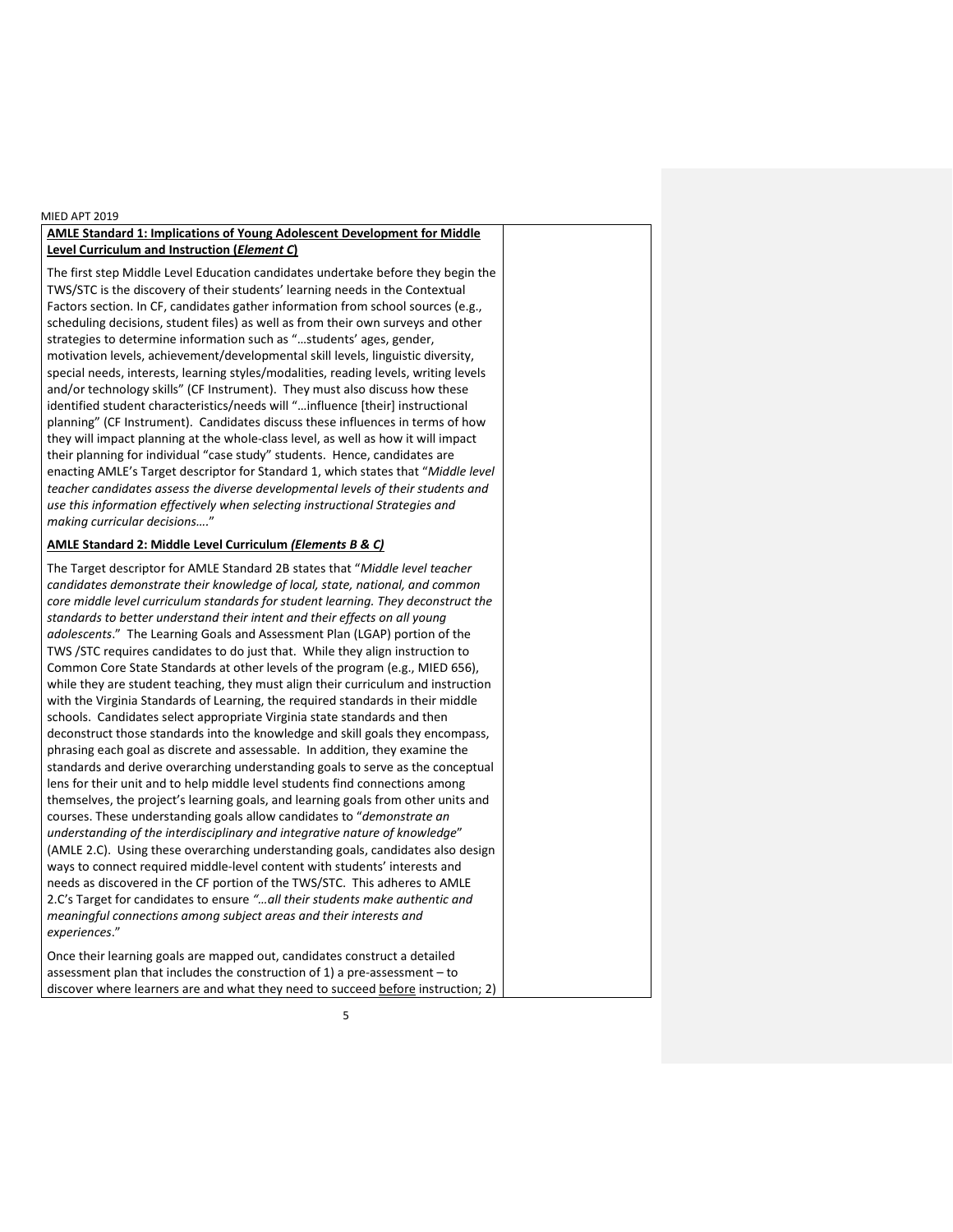| MIED APT 2019                                                                                                                                                     |  |
|-------------------------------------------------------------------------------------------------------------------------------------------------------------------|--|
| formative assessments – to gather information on student learning as they                                                                                         |  |
| progress through instruction; and 3) summative assessment $-$ to capture data on                                                                                  |  |
| how well students mastered the learning goals at the close of the project. These<br>requirements align to - and even exceed - AMLE's 2.B's Target standard, which |  |
| stresses candidates should " align instructional goals and student assessments                                                                                    |  |
| with [required] standards."                                                                                                                                       |  |
|                                                                                                                                                                   |  |
| Assessment #3: TWS/STC Part 2, Design For Instruction: Candidate ability to<br>plan appropriate teaching and learning experiences                                 |  |
|                                                                                                                                                                   |  |
| The Teacher Work Sample/Student Teaching Capstone serves as a master's thesis                                                                                     |  |
| project that students complete during their student teaching semester.                                                                                            |  |
| Successful completion of this six-part, comprehensive project is required for all                                                                                 |  |
| students seeking licensure in the Middle Education programs. Assessment #3                                                                                        |  |
| includes the "Design for Instruction" portion. Design for Instruction (DFI)                                                                                       |  |
| requires extensive preparation and is at the heart of candidates' Teacher Work                                                                                    |  |
| Sample/Student Teaching Capstone. Candidates must analyze the data gathered                                                                                       |  |
| from their pre-assessment, develop a matrix that provides an overview of an                                                                                       |  |
| instructional unit, create three-five detailed lesson plans (including supplemental                                                                               |  |
| materials), and discuss two of the strategies they chose to use in teaching their                                                                                 |  |
| units. This section of the TWS/STC requires candidates to draw from information                                                                                   |  |
| gathered in the Contextual Factors section (see Assessment #2) about their                                                                                        |  |
| students' interests, learning profiles, and other learning needs and to use this                                                                                  |  |
| information - along with readiness information gathered from their pre-                                                                                           |  |
| assessment (see Assessment #2) to guide the construction of sound, content-                                                                                       |  |
| based instruction that aligns to established standards and aligned learning goals                                                                                 |  |
| (see also Assessment #2).                                                                                                                                         |  |
| <b>Expectations for Students/Systematic Data Collection</b>                                                                                                       |  |
| The TWS/STC has a passing score (80%) on each section; students who do not                                                                                        |  |
| pass one or more sections must revise and resubmit the project the following                                                                                      |  |
| semester. The TWS/STC is course embedded within the student teaching                                                                                              |  |
| experience and all students must complete required coursework for degree<br>completion.                                                                           |  |
| Description of how this assessment specifically aligns with the standards                                                                                         |  |
|                                                                                                                                                                   |  |
| <b>AMLE Standard 1: Young Adolescent Development (Element C)</b>                                                                                                  |  |
| In Design for Instruction (DFI), candidates draw upon what they learned about                                                                                     |  |
| their students in the Contextual Factors (CF) section of the TWS/STC to plan and                                                                                  |  |
| implement middle level curriculum and to select instructional strategies -                                                                                        |  |
| specifically, a three to five lesson, standards aligned, student-centered unit plan                                                                               |  |
| (along with all supporting materials). In doing so, candidates "assess the<br>diverse developmental levels of their students and use this information effectively |  |
| when selecting instructional strategies and making curricular decisions" (AMLE                                                                                    |  |
| Standard 1 Rubric - Target criteria). Further, candidates are required to construct                                                                               |  |
| a "narrative which describes one instructional strategy [they] are using in                                                                                       |  |
| [their] unit and why [they] have chosen it" (DFI Instrument). This reflective                                                                                     |  |
|                                                                                                                                                                   |  |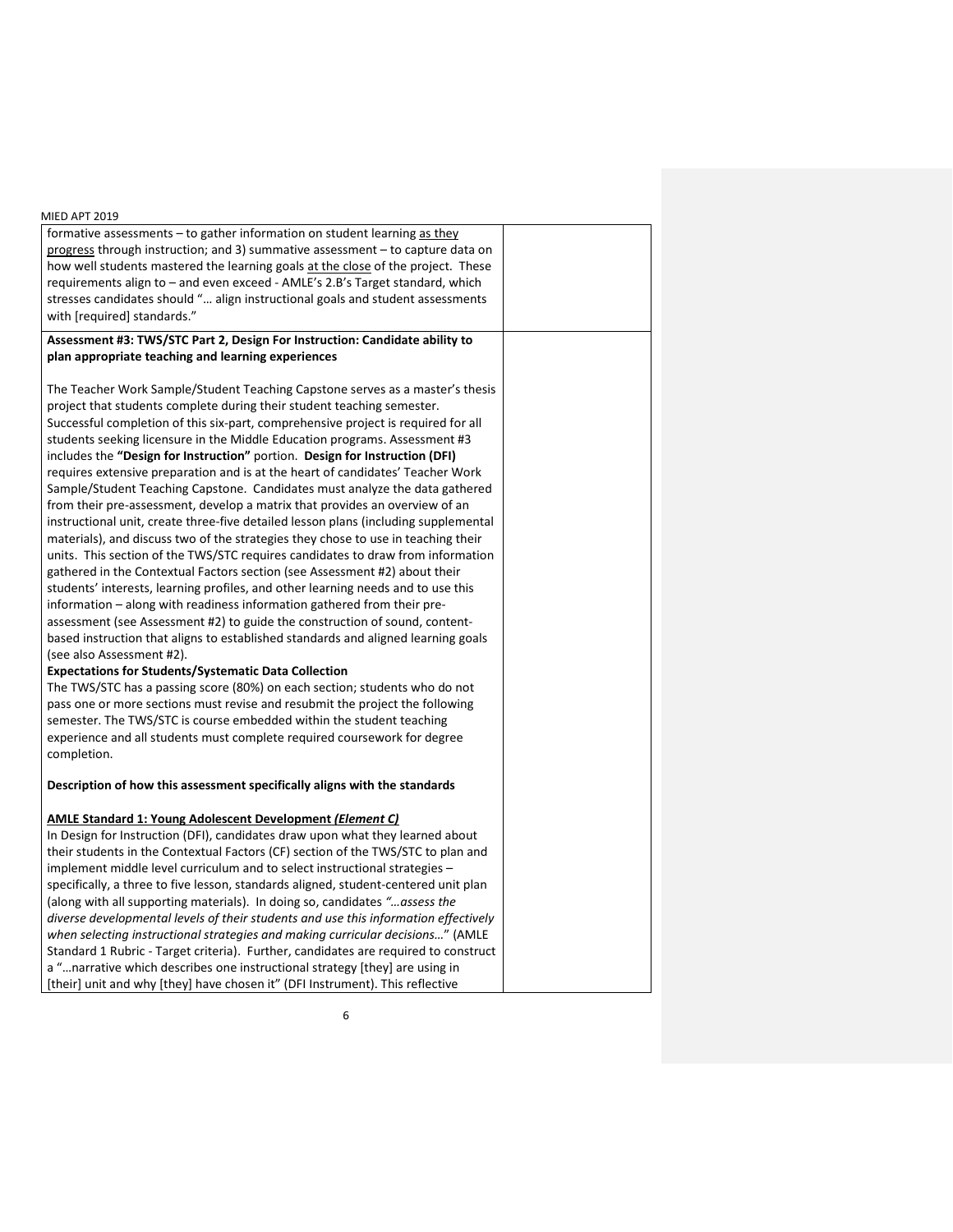component sets candidates up to be successful in the IDM and ASL sections of the project (see Key Assessment #5 Narrative) and causes them to *"…reflect on their decision-making practice to enhance their teaching effectiveness and to increase student learning*" (AMLE Standard 1 Rubric - Target criteria).

## **AMLE Standard 2: Middle Level Curriculum (***Elements B & C***)**

The Acceptable descriptor for AMLE Standard 2B states that "*Middle level teacher candidates demonstrate their ability use content-specific teaching and assessment strategies and integrate information literacy skills and technologies into the subjects they teach*." The Design for Instruction (DFI) portion of the TWS/STC requires candidates to do just that. Evident in both the unit matrix, the three-five extended lesson plans, and the rubric are the requirements for candidates to include the following:

- o Learning Goals
- o Implications from Pre-assessment (how addressed in instruction)
- o Lesson Components (hook, interactive content delivery, practice, and closure)
- o Plans for Differentiation
- o Plans for Technology Use
- o Formative and Summative Assessments

Not only must candidates design and implement the components above; they must also reflect on their efficacy. Their required reflection must discuss a selected learning/teaching strategy in terms of the following:

- o How it builds on prior knowledge, previous lessons, and/or connects to subsequent lessons.
- o How it will promote student learning
- o How it reflects research-based instructional practice that supports and promotes student learning (generally and/or for your content area) – Note that you should include appropriate citations
- o How it is driven by OR has the potential to serve as formative assessment

o How you will modify the activity to enhance learning for all students This adheres to AMLE Standard 2B's Target rubric criteria, which states that candidates must design curriculum and instruction that is "*…relevant, challenging, integrative, and exploratory. They select, design, evaluate, and modify curriculum in ways that capitalize on the diverse learning needs of all young adolescents*" (AMLE 2.C).

## **AMLE Standard 4: Middle Level Instruction and Assessment (***Element A***)**

The DFI unit and lesson plans – along with the reflective narrative – described above illustrate Key Assessment #3's adherence to AMLE 4.A and B. These standards center on candidates using "a wide variety of [content-based teaching and assessment] strategies in their teaching and modifying their use based on the unique learning needs of their students" (AMLE 4.A Target Rubric criteria). Candidates achieve this in DFI by planning – and being assessed on – their ability to "…*facilitate learning through a wide variety of developmentally responsive materials and resources (e.g., technological resources…) They employ a process of self-analysis and collaboration…to determine the impact of their instruction on*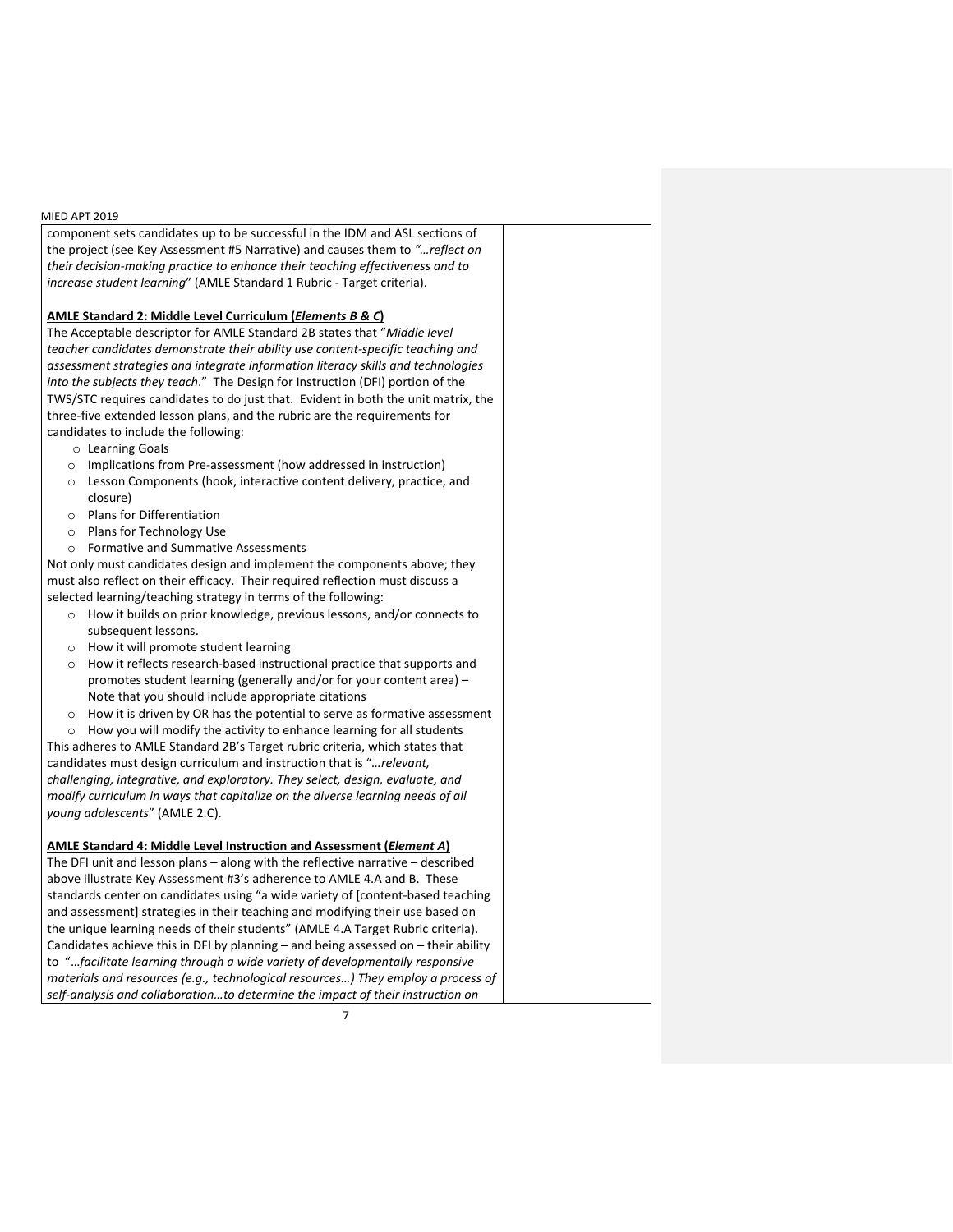| MIED APT 2019                                                                                                                                                                                                                                                                                                                                                                                                                                                                                                                                                                                                                                                                                                                                                                                                                                                                                                                                                                                                                                                                                                                                                     |                                                                                                                                                                                                                   |
|-------------------------------------------------------------------------------------------------------------------------------------------------------------------------------------------------------------------------------------------------------------------------------------------------------------------------------------------------------------------------------------------------------------------------------------------------------------------------------------------------------------------------------------------------------------------------------------------------------------------------------------------------------------------------------------------------------------------------------------------------------------------------------------------------------------------------------------------------------------------------------------------------------------------------------------------------------------------------------------------------------------------------------------------------------------------------------------------------------------------------------------------------------------------|-------------------------------------------------------------------------------------------------------------------------------------------------------------------------------------------------------------------|
| student motivation and learning and they adjust their teaching accordingly"                                                                                                                                                                                                                                                                                                                                                                                                                                                                                                                                                                                                                                                                                                                                                                                                                                                                                                                                                                                                                                                                                       |                                                                                                                                                                                                                   |
| (AMLE 4.B Target Rubric criteria). This latter practice is discussed in more detail                                                                                                                                                                                                                                                                                                                                                                                                                                                                                                                                                                                                                                                                                                                                                                                                                                                                                                                                                                                                                                                                               |                                                                                                                                                                                                                   |
| in the Key Assessment #5 narrative, but the groundwork for that reflection is                                                                                                                                                                                                                                                                                                                                                                                                                                                                                                                                                                                                                                                                                                                                                                                                                                                                                                                                                                                                                                                                                     |                                                                                                                                                                                                                   |
| here in the DFI portion of the TWS/STC project.                                                                                                                                                                                                                                                                                                                                                                                                                                                                                                                                                                                                                                                                                                                                                                                                                                                                                                                                                                                                                                                                                                                   |                                                                                                                                                                                                                   |
| Assessment #4: Assessment of Student Teaching-Profile of Student Teaching<br>Performance<br>This form is utilized during the candidate's field experience placement (student<br>teaching). Both the University Supervisor and the Cooperating Teacher evaluate<br>the student teacher twice during the placement – in the middle of the semester,<br>and at the end. The form has seven sections: Professional Knowledge,<br>Assessment of and for Student Learning, Instructional Planning, Learning<br>Environment, Instructional Delivery, Reflection for Student Academic Progress,<br>and Professionalism.<br><b>Expectations for Students/Systematic Data Collection</b>                                                                                                                                                                                                                                                                                                                                                                                                                                                                                    | Standard 2: Middle<br>Level Curriculum,<br>Element A<br>Standard 4: Middle<br>Level Instruction and<br>Assessment, Elements<br>A, B, and C<br>Standard 5: Middle<br>Level Professional Roles,<br>Elements C and D |
|                                                                                                                                                                                                                                                                                                                                                                                                                                                                                                                                                                                                                                                                                                                                                                                                                                                                                                                                                                                                                                                                                                                                                                   |                                                                                                                                                                                                                   |
| Students are required to achieve at least a "Meeting Expectations (ME)" rating on<br>each rubric criterion. All students complete student teaching as part of their<br>required program. The Assessment of Student Teaching-Profile of Student<br>Teaching Performance is an instrument developed through participation of a<br>consortium of area colleges and universities with teacher education preparation<br>programs.                                                                                                                                                                                                                                                                                                                                                                                                                                                                                                                                                                                                                                                                                                                                      |                                                                                                                                                                                                                   |
| Assessment #5: TWS/STC Part 3 ASL, IDM, RSE: Candidate Effect on Student<br>Learning                                                                                                                                                                                                                                                                                                                                                                                                                                                                                                                                                                                                                                                                                                                                                                                                                                                                                                                                                                                                                                                                              |                                                                                                                                                                                                                   |
| The Teacher Work Sample/Student Teaching Capstone serves as a master's thesis<br>project that students complete during their student teaching semester.<br>Successful completion of this six-part, comprehensive project is required for all<br>students seeking licensure in the Middle Education programs. Assessment #5<br>includes the latter three portions of the project: "Instructional Decision Making"<br>(IDM), "Analysis of Student Learning" (ASL), and "Reflection and Self<br><b>Evaluation" (RSE).</b> IDM asks candidates to use ongoing analysis of student<br>learning to make instructional decisions. ASL requires candidates to use<br>assessment data to profile student learning and communicate information about<br>student progress and achievement. In RSE, the candidates analyze the<br>relationship between their instruction and student learning in order to improve<br>teaching practice. These sections of the TWS/STC require students to gather data<br>that demonstrates student learning, adjust instruction accordingly, and reflect on<br>the efficacy of their interventions. As such, it addresses multiple standards. |                                                                                                                                                                                                                   |
| <b>Expectations for Students/Systematic Data Collection</b>                                                                                                                                                                                                                                                                                                                                                                                                                                                                                                                                                                                                                                                                                                                                                                                                                                                                                                                                                                                                                                                                                                       |                                                                                                                                                                                                                   |
| The Teacher Work Sample/Student Teaching Capstone has a passing score (80%)<br>on each section; students who do not pass one or more sections must revise and<br>resubmit the project the following semester. The TWS/STC is course embedded<br>within the student teaching experience and all students must complete required<br>coursework for degree completion.                                                                                                                                                                                                                                                                                                                                                                                                                                                                                                                                                                                                                                                                                                                                                                                               |                                                                                                                                                                                                                   |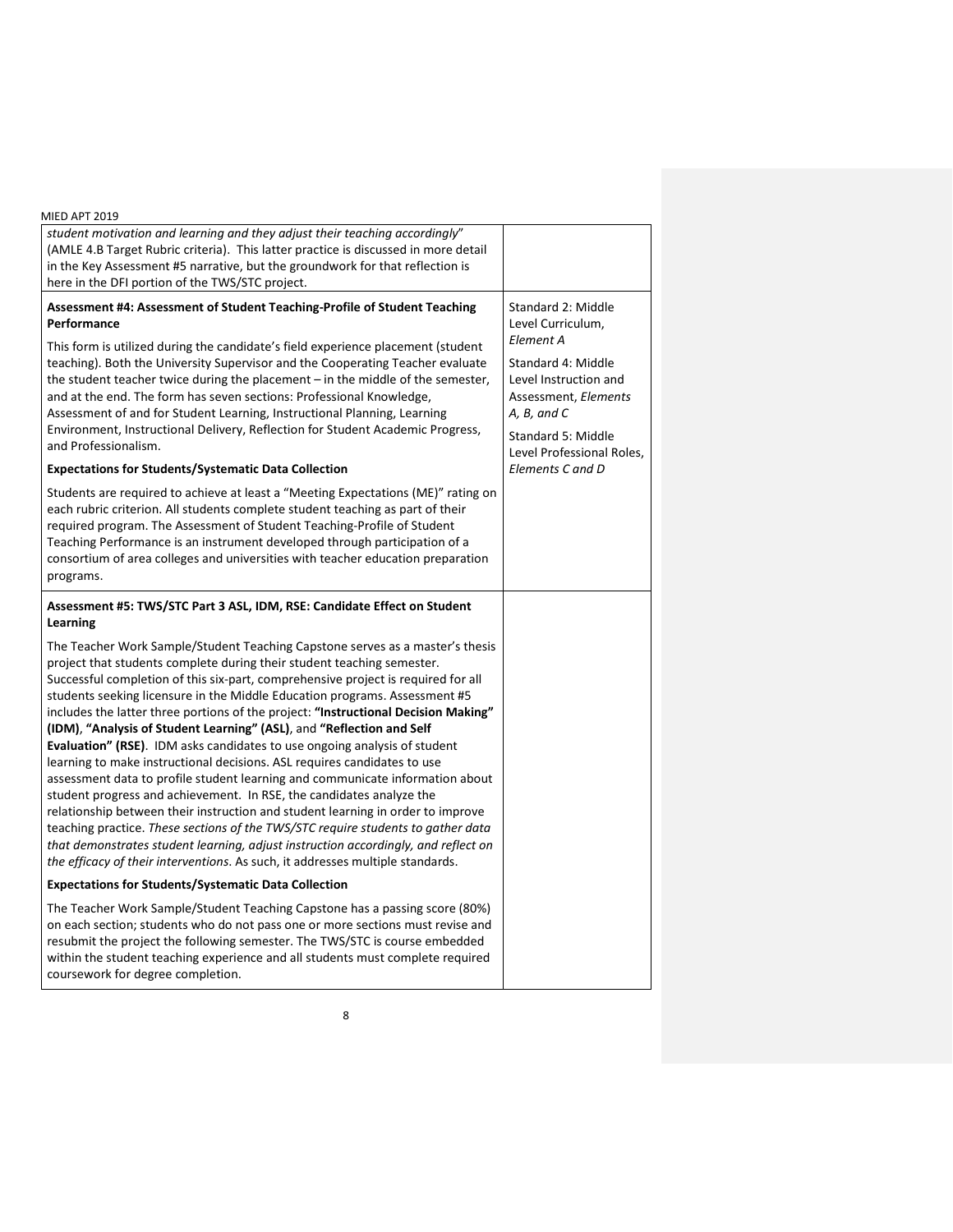## **Description of how this assessment specifically aligns with the standards**

## **AMLE Standard 1: Young Adolescent Development** *(Element D)*

In Instructional Decision Making (IDM), candidates discuss specific examples of how they modified their teaching based on data from formative assessments they collected. They discuss both general modifications and specific plans for differentiated instruction. They must also reflect on how their instructional modifications affected student learning and impacted their learning goals. This requirement aligns with the Target descriptor of AMLE Standard 1D, which states that middle level candidates use their understanding of young adolescent learners "…to deconstruct classroom events and other experiences, analyze how this information impacts student learning, and modify their teaching to reflect this understanding." Candidates' modifications and differentiated tasks are designed to address variance in students' grasp of content for a variety of reasons such as language differences, developmental needs, special needs, those designated as high achieving, those at risk of failure, etc. Therefore, candidates adhere to the target description of AMLE Standard 1, which states that candidates must "…assess the diverse developmental levels of their students and use this information effectively when selecting instructional strategies and making curricular decisions…." IDM's reflective requirement satisfies Standard 1's Target criteria for Middle Education candidates to "…reflect on their decisions and revise their practice to enhance their teaching effectiveness and to increase student learning."

## **AMLE Standard 4: Middle Level Instruction and Assessment (***Element C***)**

Not only do candidates note the learning needs revealed by their assessment data, as discussed above, they also discuss how they *responded* to that data with differentiated instruction (IDM) and analyze differences in student performance to reflect on the efficacy of their instruction (ASL). The target language for AMLE Standard 4 states that candidates "…analyze [student] data to evaluate their practice and inform their instruction (e.g., adjust pace, differentiated for individuals, create meaningful learning experiences, and implement effective lessons)." In IDM, candidates do just that. They analyze data for learning needs and respond by tailoring learning tasks to meet those needs through both *general curricular modifications* and the development of more *targeted, differentiated, small group tasks*. These differentiated tasks are learner-centered rather than teacher-centered, requiring candidates to "facilitate student learning through a wide variety of developmentally responsive materials and resources" (Target – AMLE Standard 4C). Furthermore, candidates adhere to the Standard 4C Target criteria to "…employ a process of self-analysis and collaboration with students and colleagues to determine the impact of their instruction on student motivation and learning and adjust their teaching accordingly" through both IDM (discussed above) and in Analysis of Student Learning (ASL). This portion of the TWS/STC calls for candidates to analyze full class assessment data from the pre-,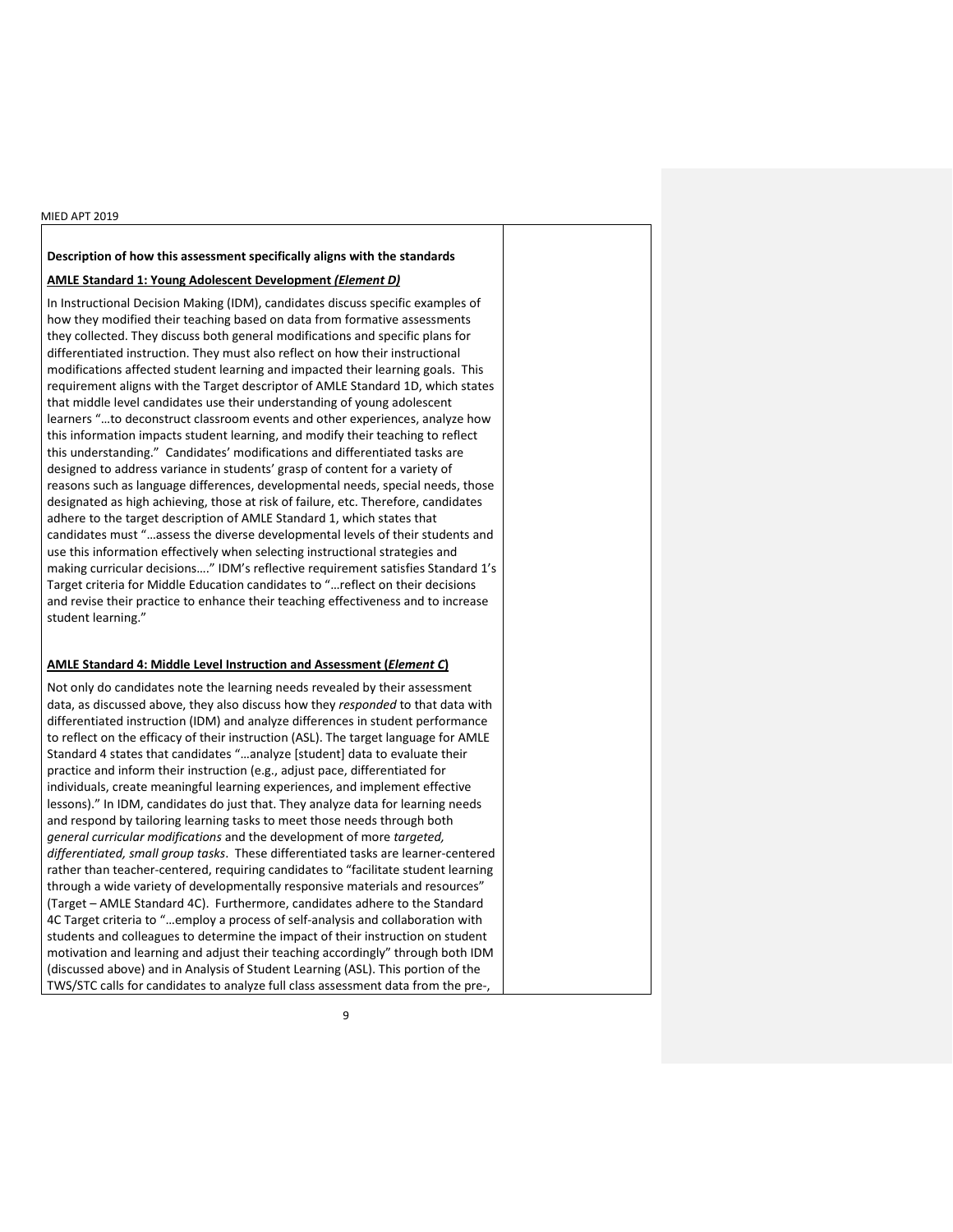| <b>MIED APT 2019</b>                                                                                                                                                                                                                                                                                                                                                                                                                                                                                                                                                                                                                                                                                                                                                                                                                                                                                                                                                                                                                                                                                                                                                                                                                                                                                                                                                                                                                  |                                                                                                                                                                                                                                                                                      |
|---------------------------------------------------------------------------------------------------------------------------------------------------------------------------------------------------------------------------------------------------------------------------------------------------------------------------------------------------------------------------------------------------------------------------------------------------------------------------------------------------------------------------------------------------------------------------------------------------------------------------------------------------------------------------------------------------------------------------------------------------------------------------------------------------------------------------------------------------------------------------------------------------------------------------------------------------------------------------------------------------------------------------------------------------------------------------------------------------------------------------------------------------------------------------------------------------------------------------------------------------------------------------------------------------------------------------------------------------------------------------------------------------------------------------------------|--------------------------------------------------------------------------------------------------------------------------------------------------------------------------------------------------------------------------------------------------------------------------------------|
| formative, and summative assessments to determine the efficacy of their<br>instructional adjustments and modifications.                                                                                                                                                                                                                                                                                                                                                                                                                                                                                                                                                                                                                                                                                                                                                                                                                                                                                                                                                                                                                                                                                                                                                                                                                                                                                                               |                                                                                                                                                                                                                                                                                      |
| AMLE Standard 5: Middle Level Professional Roles (Element A)                                                                                                                                                                                                                                                                                                                                                                                                                                                                                                                                                                                                                                                                                                                                                                                                                                                                                                                                                                                                                                                                                                                                                                                                                                                                                                                                                                          |                                                                                                                                                                                                                                                                                      |
| Reflection and Self Evaluation (RSE) - the final portion of the TWS/STC - requires<br>candidates to 1) reflect on their overall teaching performance to determine their<br>strengths and weaknesses, 2) discuss these areas of strength and weakness as<br>they relate to middle-level best practices, and 3) determine how their strengths<br>and weaknesses indicate areas for future professional growth AND what steps<br>they might take to pursue that growth. Candidates must go beyond the surface<br>level and articulate specific ideas for how they would redesign their instruction to<br>better meet student needs. In addition, their Professional Development Plan<br>must include at least two professional goals (phrased as "SMART goals"), one of<br>which must be focused on their "Craft" (continued development in the field of<br>middle education) and the other of which must be focused on their teaching.<br>Their plan for professional development must include specific activities such as<br>professional development available through AMLE, course work at area<br>universities, collaboration with colleagues in Professional Learning Communities,<br>etc. Such activities will ensure that candidates uphold AMLE's Standard 5,<br>Element A Target to "self-assess their professional development needs and take<br>initiatives to seek out and participate in opportunities that address them." |                                                                                                                                                                                                                                                                                      |
| <b>Assessment #6: Motivation and Management Project</b><br>The Classroom Motivation and Management Plan is a cumulative project that<br>serves as a summative assessment for the MIED capstone semester seminar<br>course (MIED 656). This course is required for all candidates in the Middle<br>Education Program. It is offered in the spring semester following student<br>teaching. It is designed to allow candidates to explore the questions pressing at<br>the forefront of their minds at the conclusion of their student teaching<br>experience: 1) How do I motivate students to invest in their assignments, and 2)<br>How do I manage my classroom using the highly interactive strategies that will<br>serve to increase motivation? Clearly, the answers to these two questions are<br>multi-faceted, pulling from methodology in establishing a healthy learning<br>environment, crafting worthwhile, integrative instructional experiences, meeting<br>the unique developmental needs of young adolescents AND the more specific<br>needs of students with disabilities, and promoting open lines of communication<br>among teacher, students, and families. As such, this cumulative project addresses                                                                                                                                                                                                             | Standard 1: Young<br>Adolescent<br>Development, All<br>Elements<br>Standard 2: Middle<br>Level Curriculum,<br>Elements B and C<br>Standard 4: Middle<br>Level Instruction and<br>Assessment, Elements<br>A, B, and D<br>Standard 5: Middle<br>Level Professional Roles,<br>Element C |
| multiple standards.<br><b>Expectation for Students/Systematic Data Collection</b>                                                                                                                                                                                                                                                                                                                                                                                                                                                                                                                                                                                                                                                                                                                                                                                                                                                                                                                                                                                                                                                                                                                                                                                                                                                                                                                                                     |                                                                                                                                                                                                                                                                                      |
| Students are required to achieve at least an "Acceptable" rating on each rubric<br>criterion. This key assessment is course embedded and required of all students<br>completing the middle education degree program.                                                                                                                                                                                                                                                                                                                                                                                                                                                                                                                                                                                                                                                                                                                                                                                                                                                                                                                                                                                                                                                                                                                                                                                                                  |                                                                                                                                                                                                                                                                                      |
| Description of how this assessment specifically aligns with the standards                                                                                                                                                                                                                                                                                                                                                                                                                                                                                                                                                                                                                                                                                                                                                                                                                                                                                                                                                                                                                                                                                                                                                                                                                                                                                                                                                             |                                                                                                                                                                                                                                                                                      |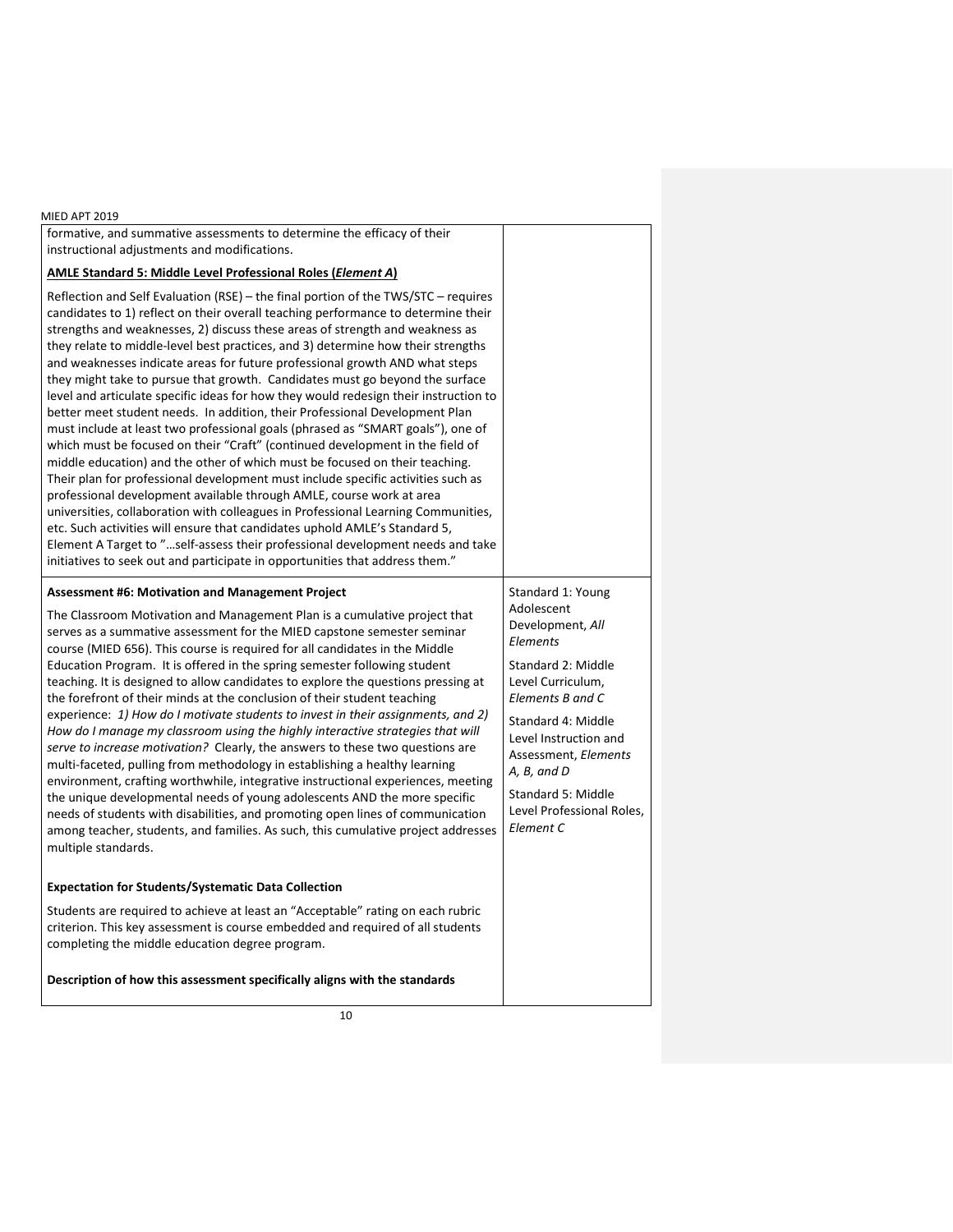## **Standard 1: Young Adolescent Development** *(ALL Elements)*

Every aspect of this assessment is focused on meeting the needs of young adolescents. The unique developmental needs of middle level learners are the focus of the "Learning Environment" portion of the assignment, in which candidates must construct both affective and physical environments that support middle grade students *emotionally* (e.g., making sure they are known by their teachers and classmates), *socially* (e.g., activities designed to build community and foster a safe, interactive, interdependent, and collaborative atmosphere) and *physically* (e.g., classroom set up that facilitates connection, safety, group work, etc.). This aligns to Standard 1, Elements A and D. Recognizing that these needs must be met if instruction is to be effective, candidates design specific strategies for building community that can then serve as launching points for instruction (e.g., discovering interests via surveys and then using those interests to design engaging prompts and tasks as described in the rubric criteria, "Curriculum and Instruction AS Motivation and Management"). This aligns to Standard 1, Elements C and D. Recognizing that one size does not fit all, emphasis in this assessment is given to *"embracing diversity*" (See "Learning Environment Rubric Criteria) in both overt ways (e.g., strategies to demonstrate all learners are different) and more instructionally centered means; both "Universal Design for Learning" and specific accommodations for special needs are required in all portions of the assessment (see the "Accommodations for Student with Special Language and Learning Needs" section of the rubric). This aligns to Standard 1, Element B.

### **Standard 2: Middle Level Curriculum (***Elements B & C)*

Candidates are required to combine what they know about young adolescents in general, what they learn about their specific middle-grade students, and their content knowledge – including standards – to create "relevant, challenging, integrative, and exploratory curriculum" (Standard 2, Element C). The "Curriculum and Instruction AS Motivation and Management" rubric criteria reflects this focus specifically, requiring candidates to plan interdisciplinary tasks centered on concepts (e.g., power, perspective, balance, identity) that are central to multiple disciplines as well as to middle-grade students' lives. These experiences must be aligned with standards from both content areas, as illustrated in linked assignments. This aligns to Standard 2, Element B. In addition, candidates are required to create several tasks that provide students with options or choices in how they demonstrate their grasp of learning goals and content standards, demonstrating critical, higher-order thinking in the process (see linked assignments for interest and learning profile based tasks).

## **Standard 4: Middle Level Instruction and Assessment (***Elements A, B, & D***)**

This assessment requires candidates to harness what they learned about students in their creation of a healthy learning environment (e.g., students' interests, cultures, strengths, needs) to create assignment options customized to students' affective, cognitive, and instructional needs. The "Curriculum and Instruction AS Motivation and Management" rubric criteria reflects this focus as it requires candidates to create "Assignments [that] incorporate relevancy and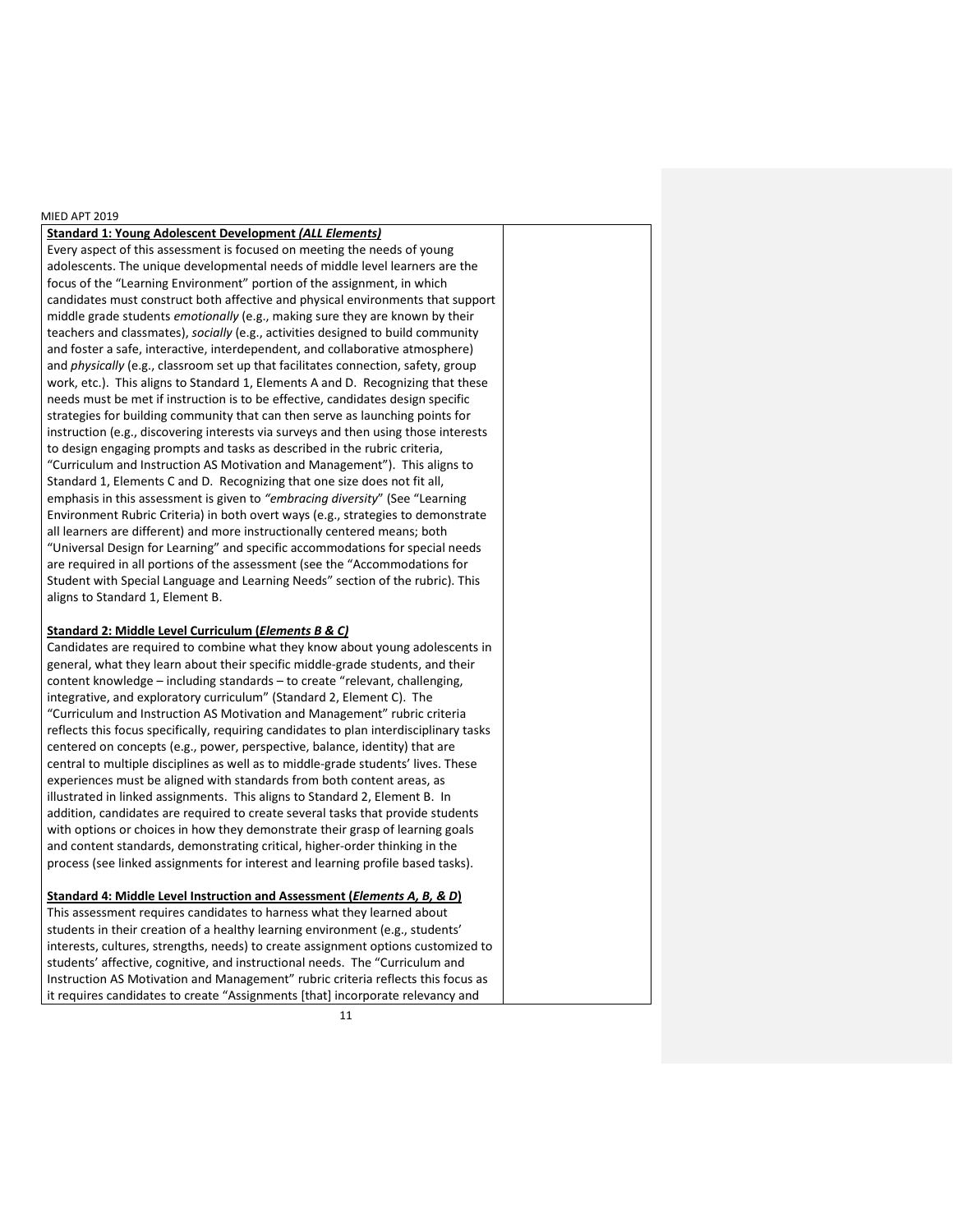choice so that young adolescents are actively engaged in their learning "(Standard 4, Element D). Furthermore, this rubric criterion reflects the requirement for candidates to "…include a wide variety of effective teaching, learning, and assessment strategies that encourage exploration, creativity, and information literacy skills (e.g., critical thinking, problem solving, evaluation of information gained)". This aligns to Standard 4, Element B. Links to tasks tailored to students' interests and learning-profiles demonstrate this alignment in more detail, as they demonstrate candidates focus on content-specific principles, skills, knowledge, and standards (Standard 4, Element A). Furthermore, the "Physical Environment" ("Learning Environment" rubric criterion) of the classroom must be designed in such a way that technology, manipulatives, and other learning tools are readily accessible to students, allowing for smooth implementation of the rich tasks that candidates design (Standard 4, Element D).

### **Standard 5: Middle Level Professional Roles** *(Element C)*

| This assessment has rubric criteria devoted solely to "Collaboration and              |                       |
|---------------------------------------------------------------------------------------|-----------------------|
| Communication with Families." This aspect of the assessment requires                  |                       |
| candidates to develop "Plans for sharing information and communicating with           |                       |
| families demonstrate that the candidate understands and values the ways diverse       |                       |
| family structures and cultural backgrounds influence and enrich learning.             |                       |
| Candidates plan for multiple and varied methods for communicating and                 |                       |
| collaborating with all family members and community partners" (rubric                 |                       |
| language). They are required to find multiple ways to share information with          |                       |
| families, recognizing that some will simply not be able to attend back to school      |                       |
| nights or parent-teacher conferences. Furthermore, this project must be "Ready"       |                       |
| for Distribution to Stakeholders" (final rubric criteria), meaning that all plans are |                       |
| made with the candidate's role as a Communicator in mind. This assessment is          |                       |
| designed to ensure candidates are prepared to "communicate and collaborate            |                       |
| with all family members and community partners, and participate in school and         |                       |
| community activities. They engage in practices that build positive, collaborative     |                       |
| relationships with families from diverse cultures and backgrounds" (Standard 5c).     |                       |
|                                                                                       |                       |
|                                                                                       |                       |
| Assessment #7: School Structure and Organization Project                              | Standard 1: Young     |
|                                                                                       | Adolescent            |
| The key assessment of our MIED 610 course received minor revisions during             | Development, Elements |
| spring 2019 and the prompt and rubric remained consistent for spring 2019 and         | $A$ R and D           |

2020. The MIED 610 course is required of all candidates in the Middle Level Education Program and meets in the spring capstone semester following student teaching. This key assessment consists of three parts. Based on pilot implementation data and student feedback, Part 1 was modified to add greater emphasis on the analysis of new school experiences and the integration of the foundational readings and theories guiding middle school organizational structures. Part II was modified to add greater emphasis on integrating TWB and STW by providing evidence to support case aspects. Part III remained unchanged. *A, B and D* Standard 3: Middle Level Philosophy and Organization, *All Elements* Standard 5: Middle Level Professional Roles *Elements A, B and D*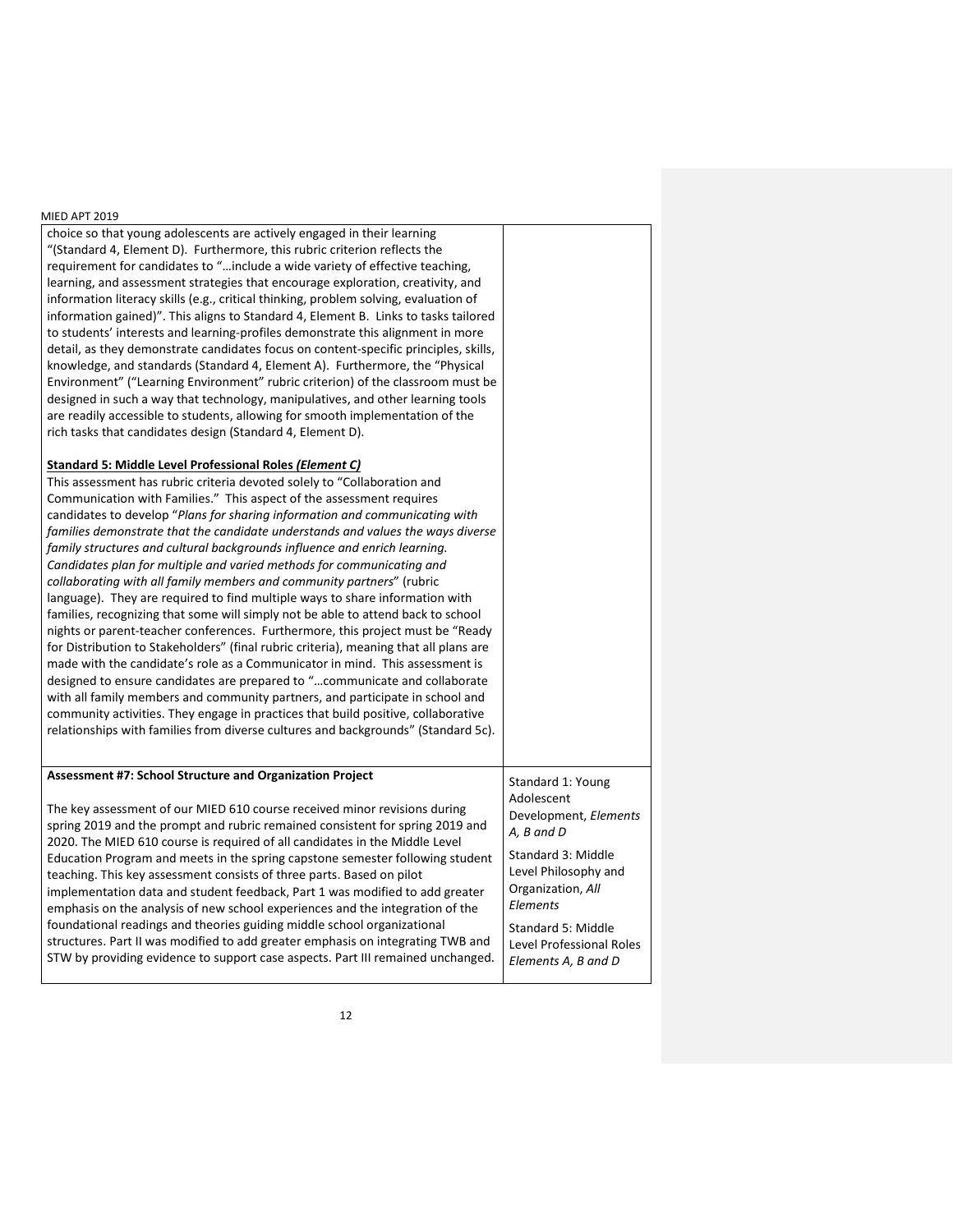Revised Part I: Knowledge Base for Connecting Theory to Practice: The project is designed to encourage candidates to synthesize and examine questions such as: (1) How does the mission statement of AMLE (This We Believe) compare with the "Schools to Watch"(STW) criteria as promulgated by the National Forum? (2) How does the mission statement of AMLE (This We Believe) manifest itself in the schools? (3) How do the STW criteria manifest in the schools? and (4) How do other works from leaders in the field fit with these two documents in terms of developing and maintaining schools that are developmentally responsive while promoting rigor and equity for all students. Specifically, students will be able to (a) summarize foundational readings, (b) make connections between readings, and (c) analyze school settings illustrating examples and nonexamples of theory in practice.

Part II: Case Study Development and Analysis: Readings and experiences provide the foundation for the creation of an in depth case study where students will (a) create cases reflecting theories of adolescent development and organizational structures aligned or intentionally not aligned with TWB and STW, (b) analyze cases of others through peer review, (c) communicate appropriate feedback to peers, (d) analyze and revise their own cases and finally, (e) orally present their work and lead discussion.

Part III: Professional Development Portfolio: Student develop a portfolio modeled on the requirements of the State of Virginia for teacher evaluation which serves as a culmination of their preparation and development.

www.doe.virginia.gov/teaching/performance\_evaluation/). Students will (a) identify examples for standards; (b) defend selection incorporating critical perspectives on teaching, behavior and professional competence; and (c) orally present their work.

### **Description of how this assessment specifically aligns with the standards**

## **AMLE Standard 1: Implications of Young Adolescent Development (***Elements A, B, & D***)**

Every aspect of this assessment is focused on meeting the needs of young adolescents. *This We Believe* (TWB) and "School To Watch" (STW) documents were developed with students as the center. Components of this key assessment focus on helping candidates develop academic interventions and individual management plans to work with students with special needs, English language learners, and at-risk youth. This foundation helps shape the lens through which candidates view the programs and practices in place at middle schools we visit throughout the semester.

Revised Part I: Knowledge Base for Connecting Theory to Practice: The project is designed to encourage candidates to synthesize and examine questions such as: (1) How does the mission statement of AMLE (This We Believe) compare with the "Schools to Watch"(STW) criteria as promulgated by the National Forum? (2) How does the mission statement of AMLE (This We Believe) manifest itself in the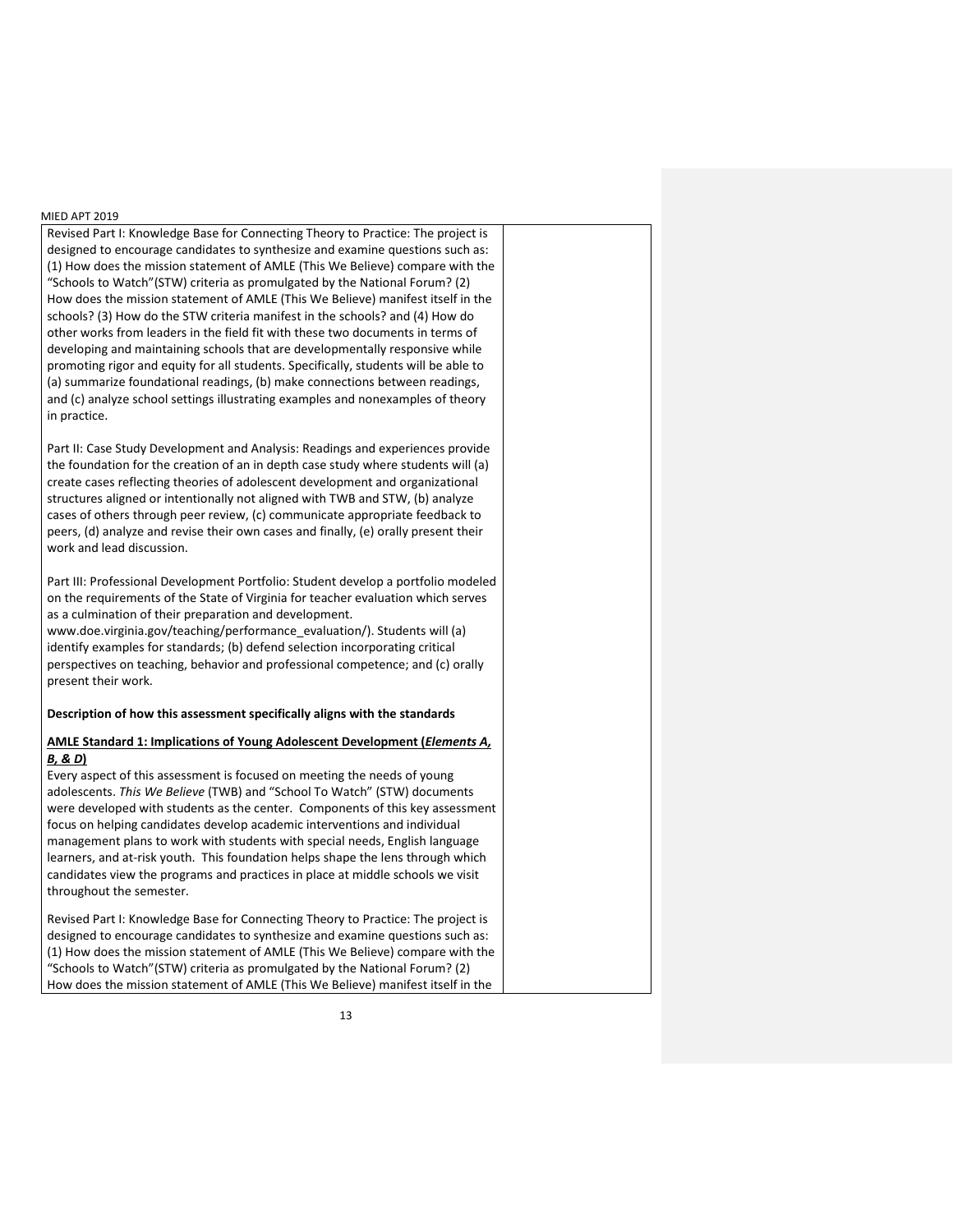schools? (3) How do the STW criteria manifest in the schools? and (4) How do other works from leaders in the field fit with these two documents in terms of developing and maintaining schools that are developmentally responsive while promoting rigor and equity for all students. Specifically, students will be able to (a) summarize foundational readings, (b) make connections between readings, and (c) analyze school settings illustrating examples and nonexamples of theory in practice.

Part II: Case Study Development and Analysis: Readings and experiences provide the foundation for the creation of an in depth case study where students will (a) create cases reflecting theories of adolescent development and organizational structures aligned or intentionally not aligned with TWB and STW, (b) analyze cases of others through peer review, (c) communicate appropriate feedback to peers, (d) analyze and revise their own cases and finally, (e) orally present their work and lead discussion.

## **AMLE Standard 3: Middle Level Philosophy and School Organization (***Elements A & B)*

The cumulative project is completely designed around the philosophical foundations espoused by AMLE and the National Forum. All assigned readings are integrated within this conceptual framework and then applied to candidates work in the schools. Candidates engage in school visits for schools designated as exemplary middle schools as well as schools striving for such designation and record descriptions, strengths, and questions. Recommendations and reflections generated following school visits provide opportunities for "real world" practical integration of best practices as well as provide opportunities for candidates to brainstorm innovations to implement in their future "reality".

Part II: Case Study Development and Analysis: Readings and experiences provide the foundation for the creation of an in depth case study where students will (a) create cases reflecting theories of adolescent development and organizational structures aligned or intentionally not aligned with TWB and STW, (b) analyze cases of others through peer review, (c) communicate appropriate feedback to peers, (d) analyze and revise their own cases and finally, (e) orally present their work and lead discussion.

## **AMLE Standard 5: Middle Level Professional Roles (***Elements A, B, & D***)**

Candidates reflect on their experiences on teaching teams and serving as mentors both in their student teaching and with their mentoring experiences (field experience as part of MIED656). In addition, during their school visits, they interview and observe middle school teachers and then reflect on these experiences using the STW and TWB frameworks. Candidates are led to synthesize the readings assigned throughout the semester in conjunction with school visits to allow them to become, "informed advocates for effective middle level educational practices and policies (Standard 5) while the post observation planning for their own classrooms allows opportunities for candidates to "use their professional leadership responsibilities to create equitable opportunities for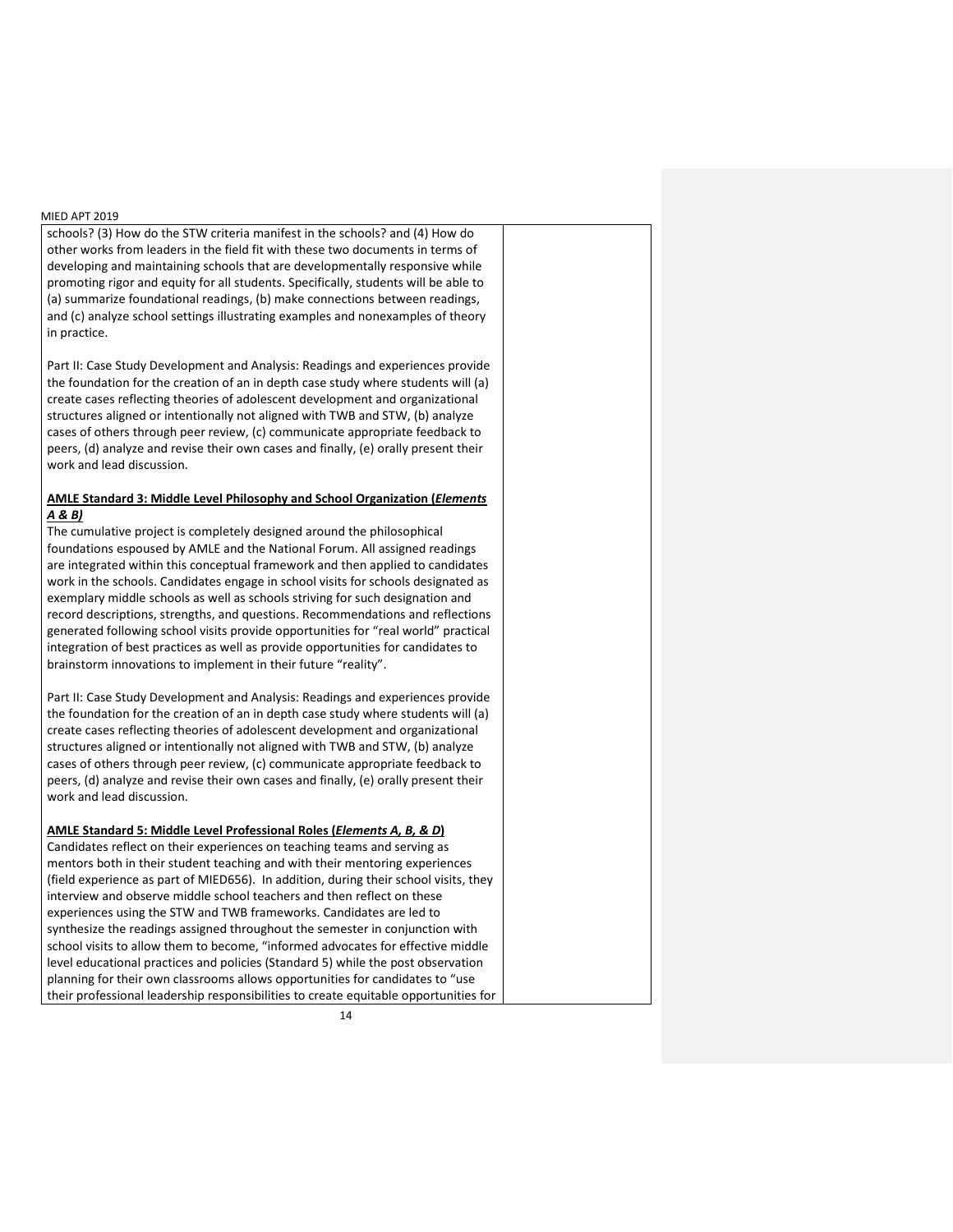all young adolescents" (Standard 5). These plans serve as sample artifacts in the project section designed to prepare candidates for the teacher evaluation system adopted in the Commonwealth of Virginia. Ultimately these plans will be implemented as our candidates transition into their role as beginning teachers. Throughout their involvement in the middle level education program, our candidates are expected to maintain positive, professional dispositions. While visiting schools and working with students, candidates are expected to conduct themselves with utmost professionalism particularly when asked to provide feedback regarding strengths and weaknesses to schools striving for STW designation.

Part III: Professional Development Portfolio: Student develop a portfolio modeled on the requirements of the State of Virginia for teacher evaluation which serves as a culmination of their preparation and development.

www.doe.virginia.gov/teaching/performance\_evaluation/). Students will (a) identify examples for standards; (b) defend selection incorporating critical perspectives on teaching, behavior and professional competence; and (c) orally present their work.

## **Reliability and Validity Information**

Test taker motivation is not a concern in the Middle Education MAT program. There are no low-stakes assessments being used as key assessments. The Praxis Subject Assessment exam is required both by the state of Virginia (for licensure) and by the Department of Middle, Secondary and Mathematics Education in order for a candidate to be eligible for graduation. The course embedded assessments are required to pass the respective courses; completion is required to pass, and good effort correlates with higher course grades, so students tend to work hard on their projects.

The Final Profile of Student Teaching form emerged as the product of a workgroup comprised of representatives from area colleges with teacher education programs. The purpose of the form was to have a single document among four schools so that area public schools which host student teachers would not have to be trained on different forms for different host institutions. An extensive training process and manual are provided to all cooperating classroom teachers to facilitate rater agreement.

Spring 2017 Profile of Student Teaching data were examined for rater agreement and leniency. A total of 171 mid-block ratings and 168 final ratings of student teachers were used for the analysis. Only data for those students with a complete set of ratings – from both the cooperating teacher and the university supervisor, were used in this study. For each of the 34 three-point items on the scale, rater agreement (exact agreement of scores) ranged from 53% to 76% for mid-block ratings, and 56% to 74% on the final ratings.

Instructional faculty involved with administering and scoring the TWS/STC meet at least once a semester to discuss scoring issues and reach consensus. All faculty use the same scoring rubric and strive for consistency in rating. Based on revisions made by the summer work groups, assessment instructors, Drs. Carbaugh and Haraway, lead this discussion and support faculty in the grading of the sections of the TWS/STC. This opportunity to participate in these discussions helped both faculty and students to have a deeper understanding of classroom assessment within the TWS/STC experience.

Face validity is offered in the detailed discussion of alignment with AMLE standards (see chart above).

15

**Commented [BY-b11]:** Validity and reliability are the foundation upon which accurate and reliable inferences can made from the assessment scores. The following narrative provides validity evidence from public report of ETS about the Praxis Subject assessment. The program also achieved moderate-high inter-rater reliability estimates for the Profile of Student Teaching instrument. It is evident that the program put a lot of effort into the instrument development.

This section corresponds to Element III.E. To strengthen this area, the program may consider providing validity and reliability evidence for all the assessment instruments.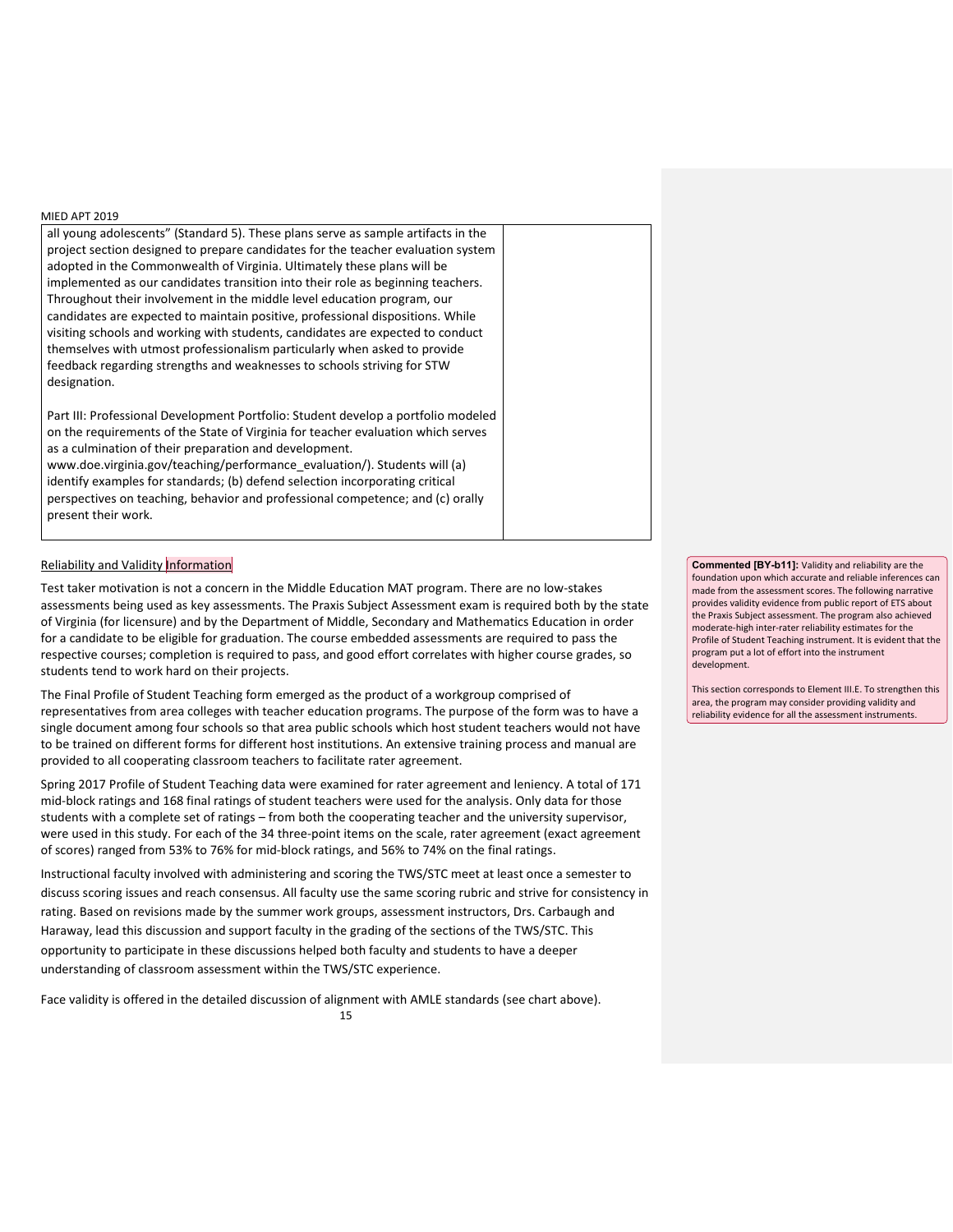## Praxis Subject Assessment validity data

The table below contains data for JMU students who took the Praxis Subject Assessment tests required for licensure in Middle Education compared to the national sample. Data are for the 2018-19 academic year (9/1/2018 – 8/31/2019) as students who student taught in Fall 2019 would have had to have passed both subject area assessments prior to the start of their student teaching placement.

|                                                |                                                       | <b>Examinees who received relevant</b> |  |  |
|------------------------------------------------|-------------------------------------------------------|----------------------------------------|--|--|
|                                                | <b>All Examinees</b>                                  | training at JMU                        |  |  |
|                                                | Middle School English Language Arts (Test Code: 5047) |                                        |  |  |
| Number of examinees                            | 2,786                                                 | 5                                      |  |  |
| Highest observable score                       | 199                                                   | 180                                    |  |  |
| Lowest observable score                        | 107                                                   | 165                                    |  |  |
| Mean                                           | 162                                                   | 173                                    |  |  |
| Average performance range                      | 154-171                                               | 172-177                                |  |  |
|                                                | Middle School Mathematics (Test Code: 5169)           |                                        |  |  |
| Number of examinees                            | 5,393                                                 | 14                                     |  |  |
| Highest observable score                       | 200                                                   | 193                                    |  |  |
| Lowest observable score                        | 100                                                   | 150                                    |  |  |
| Mean                                           | 167                                                   | 180                                    |  |  |
| Average performance range                      | 158-180                                               | 178-188                                |  |  |
| Middle School Social Studies (Test Code: 5089) |                                                       |                                        |  |  |
| Number of examinees<br>5<br>1,948              |                                                       |                                        |  |  |
| Highest observable score                       | 200                                                   | 182                                    |  |  |
| Lowest observable score                        | 100                                                   | 145                                    |  |  |
| Mean                                           | 165                                                   | 165                                    |  |  |
| Average performance range                      | 153-179                                               | 162-170                                |  |  |
|                                                | Middle School Science (Test Code 5440)                |                                        |  |  |
| Number of examinees                            | 2,888                                                 | 12                                     |  |  |
| Highest observable score                       | 200                                                   | 180                                    |  |  |
| Lowest observable score                        | 100                                                   | 117                                    |  |  |
| Mean                                           | 156                                                   | 157                                    |  |  |
| Average performance range                      | 144-171                                               | 152-164                                |  |  |

The data in the table above were retrieved from the ETS user database. Further analysis of the records included in the JMU column indicate that there are additional data that are not reflected in the Praxis Subjects Assessment data presented later in the report (in other words, *N* is higher for JMU in above table than in the tables below).

## *IV. Objective Accomplishments/Results*

*Provide a description of your program's assessment results for the last two years. Provide an interpretation of the program's assessment results. What do these results mean for you and your faculty? In your interpretation, refer back to your objectives/instructional methods and expectations of results.*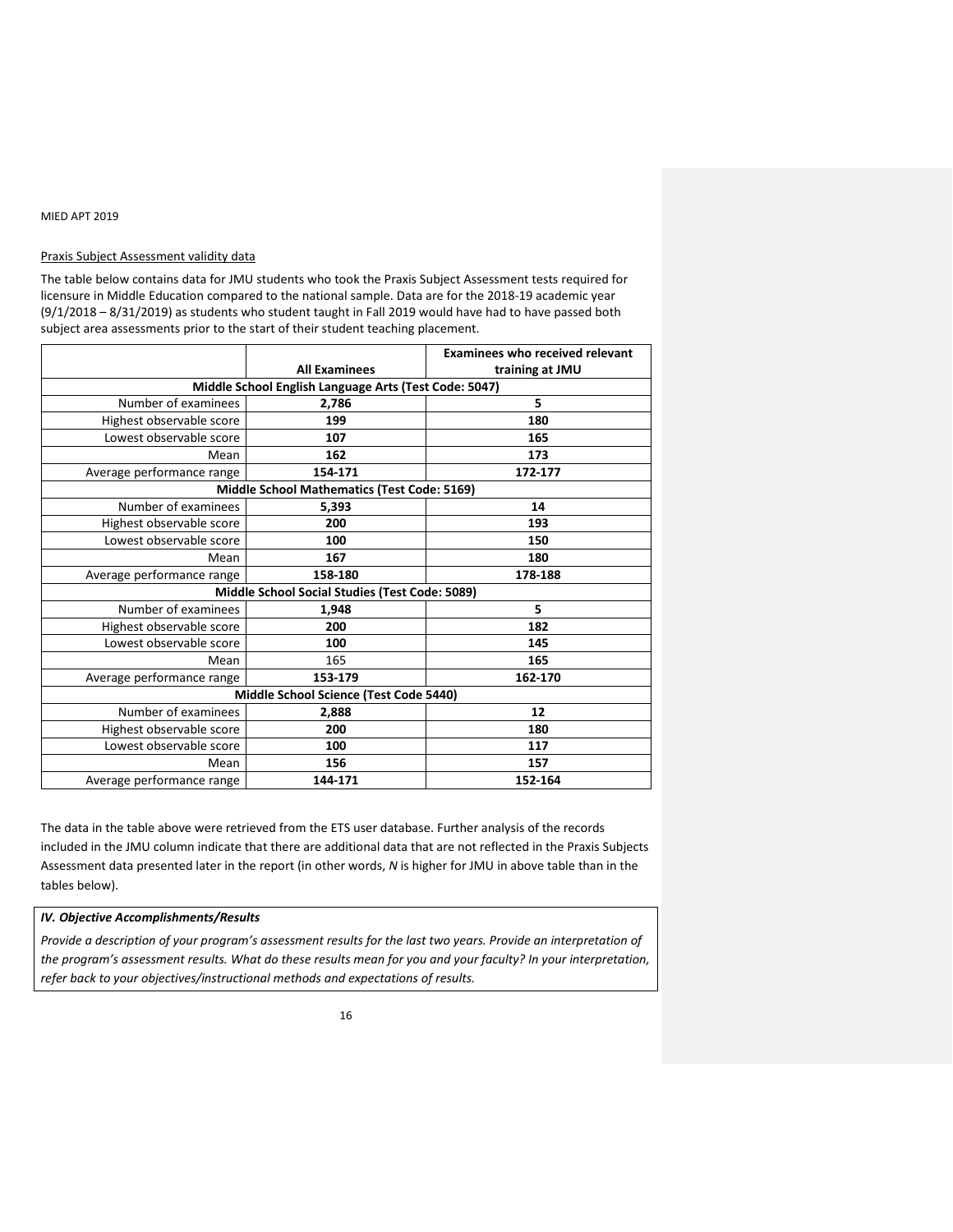**A. Praxis Subject Area Assessment Data –**The tables below show test information and student data for the various subject tests. Praxis Subject Area Assessments must be passed prior to the start of student teaching. Student teaching occurs in the fall semester of the MAT year; therefore, the subject area assessments must be taken the academic year PRIOR to the MAT year.

## **Middle School English/Language Arts (5047)**

## **Passing score: 164**

| <b>Test</b><br>administration<br>dates | n examinees | Composite<br>Score<br>Mean (sd)<br>Range | n passed test<br>on first attempt | % passed on<br>first attempt | n passed test --<br><b>TOTAL</b> | % passed --<br><b>TOTAL</b> |
|----------------------------------------|-------------|------------------------------------------|-----------------------------------|------------------------------|----------------------------------|-----------------------------|
| 2017-18                                |             | 169.7(5.0)<br>154-175                    |                                   | 67%                          |                                  | 100%                        |
| 2018-19                                |             | 178.5(2.1)<br>177-180                    |                                   | 50%                          |                                  | 100%                        |

### **Middle School Mathematics (5169)**

## **Passing score: 165**

| Test<br>Administration |             | Composite<br>Score<br>Mean (sd) | n passed test    | % passed on   | n passed test -- | % passed --  |
|------------------------|-------------|---------------------------------|------------------|---------------|------------------|--------------|
| <b>Dates</b>           | n examinees | Range                           | on first attempt | first attempt | <b>TOTAL</b>     | <b>TOTAL</b> |
| 2017-18                |             | 169.7(5.0)<br>165-175           |                  | 100%          |                  | 100%         |
| 2018-19                | 3           | 176.3(4.0)<br>172-180           |                  | 67%           | 3                | 100%         |

## **Middle School Science (5440) Passing score: 150**

| Test           |             | Composite<br>Score     |                  |               |                  |              |
|----------------|-------------|------------------------|------------------|---------------|------------------|--------------|
| Administration |             | Mean (sd)              | n passed test    | % passed on   | n passed test -- | % passed --  |
| Dates          | n examinees | Range                  | on first attempt | first attempt | <b>TOTAL</b>     | <b>TOTAL</b> |
| 2017-18        | 11          | 163.7(12.3)<br>134-183 |                  | 64%           | 10               | 91%          |
| 2018-19        | 11          | 160.7 (9.9)<br>150-180 | 9                | 82%           | 11               | 100%         |

### **Middle School Social Studies (5089)**

**Passing score: 160**

| <b>Test</b><br>Administration<br>Dates | n examinees | Composite<br>Score<br>Mean (sd)<br>Range | n passed test<br>on first attempt | % passed on<br>first attempt | n passed test --<br><b>TOTAL</b> | % passed --<br><b>TOTAL</b> |
|----------------------------------------|-------------|------------------------------------------|-----------------------------------|------------------------------|----------------------------------|-----------------------------|
| 2017-18                                |             | 173(1)                                   |                                   | 100%                         |                                  | 100%                        |

**Commented [BY-b12]:** The assessment results are nicely presented for each instrument with appropriate statistical analysis. The presentation of the results corresponds to Element IV.A.

To strengthen this area, the program may consider link the assessment results back to each SLO together with the desired results. Doing so would enable the program to infer about students' performance on each SLO – whether they are scoring high on each assessment and whether they are meeting the expectations.

**Commented [BY-b13]:** Assessment results for multiple years are present for all the assessments. This corresponds to Element IV. B.

To strengthen this area, the program may consider to illustrate history of results for all the assessments.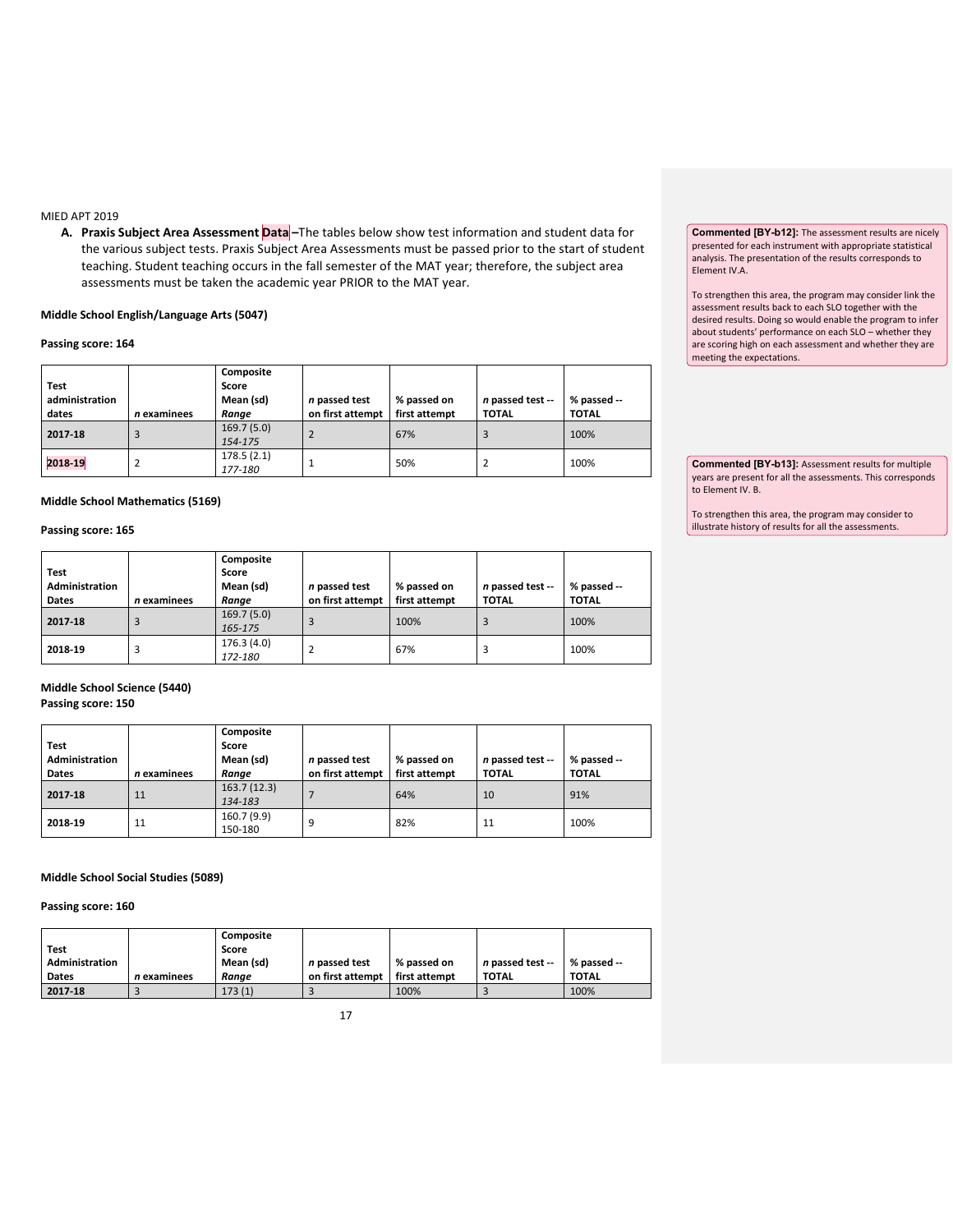|         | 172-174               |      |   |      |
|---------|-----------------------|------|---|------|
| 2018-19 | 170.3(8.5)<br>162-182 | 100% | 4 | 100% |

**Interpretation.** Evidence from the data tables provided above suggest that the program is preparing our candidates well to meet the standards for licensure. Passing the Praxis Subject Assessment is a gate for

continuation into graduate school since students are not allowed to take beyond 12 graduate credit hours until they have passed this assessment.

The Praxis Subject Assessment exams are tests of *content* knowledge (provided in our candidates' academic majors), not *pedagogical* knowledge (provided in the College of Education). While the data suggest some of our candidates do not pass this exam, ultimately ALL of our candidates pass the exam before they are permitted to take more than 12 hours of coursework in their graduate program. Consequently, we have no concerns about our candidates' content knowledge as they will have passed the Praxis Subject Assessment exam well in advance of entering their student teaching internships.

It is important to note that some of our candidates sign up for the Praxis Subject Assessment exam before they complete all of their content courses in their IDLS concentrations. Their goal is not necessarily to pass the exam but to get a sense of what the test is like and to find out where they score poorly so that they can then enroll in the appropriate content courses.

Many of our candidates who do not pass the Praxis Subject Assessment on their first attempt report they did not invest enough time preparing for the test and simply underestimated the depth and breadth of content covered on the exam. Failing their first attempt serves as a real "wake-up call" for them to invest the necessary time and effort to successfully pass that exam during a subsequent attempt. As noted above, 100% of our candidates ultimately pass the exam, and we feel like our candidates are receiving adequate preparation for passing the Praxis Subject Assessment exam in their respective IDLS concentrations.

## **B. Teacher Work Sample/Student Teaching Capstone Performance Data**

| <b>Teacher Work Sample Sections</b>  | <b>Fall 2017</b> | <b>Fall 2018</b> | <b>Student Teaching Capstone</b>     | <b>Fall 2019</b> |
|--------------------------------------|------------------|------------------|--------------------------------------|------------------|
|                                      | $N = 11$         | $N = 12$         | <b>Sections</b>                      | $N=13$           |
| <b>Contextual Factors</b>            | $M = 13.68$      | $M =$            | <b>Contextual Factors</b>            | $M = 8.46$       |
| (5 items)                            | $sd = .93$       | 13.68            | (3 items)                            | $sd = 0.78$      |
| Passing Score= 12                    |                  | $sd = 1.86$      | Passing Score=7                      |                  |
| Learning Goals and Assessment        | $M = 16.14$      | $M =$            | Learning Goals and Assessment        | $M =$            |
| Plan                                 | $sd = 1.23$      | 16.58            | Plan                                 | 14.07            |
| (6 items)                            |                  | $sd = 1.31$      | (5 items)                            | $sd = 1.38$      |
| Passing Score = 14.5                 |                  |                  | Passing Score = 12                   |                  |
| Design for Instruction               | $M = 16.07$      | $M =$            | Design for Instruction               | $M = 11.0$       |
| (7 items)                            | $sd = 1.12$      | 18.83            | (4 items)                            | $sd = 1.35$      |
| Passing Score = 17.5                 | *Passing score   | $sd = 2.76$      | Passing Score = 9                    |                  |
|                                      | $=14.5$          |                  |                                      |                  |
| <b>Instructional Decision Making</b> | $M = 13.39$      | $M =$            | <b>Instructional Decision Making</b> | $M = 11.5$       |
| (5 items)                            | $sd = .92$       | 12.50            | (3 items)                            | $sd = 0.71$      |
| Passing Score = 11                   |                  | $sd = 1.17$      | Passing Score =7                     |                  |
| Analysis of Student Learning         | $M = 18.64$      | $M =$            | Analysis of Student Learning         | $M =$            |
| (7 items)                            | $sd = 1.60$      | 18.58            | (4 items)                            | 11.08            |
| Passing Score = 16.5                 |                  | $sd = 2.54$      | Passing Score = $9$                  | $sd = 1.50$      |
|                                      |                  | 18               |                                      |                  |

**Commented [BY-b14]:** The program interpreted the assessment results for each instrument by reasoning the increase of the passing percentage between the first attempt and the last attempt. This corresponds to the APT rubric Element IV.C.

To strengthen this area, the program may consider to interpret assessment results at each SLO level and invite multiple faculty members to participate in the interpretation.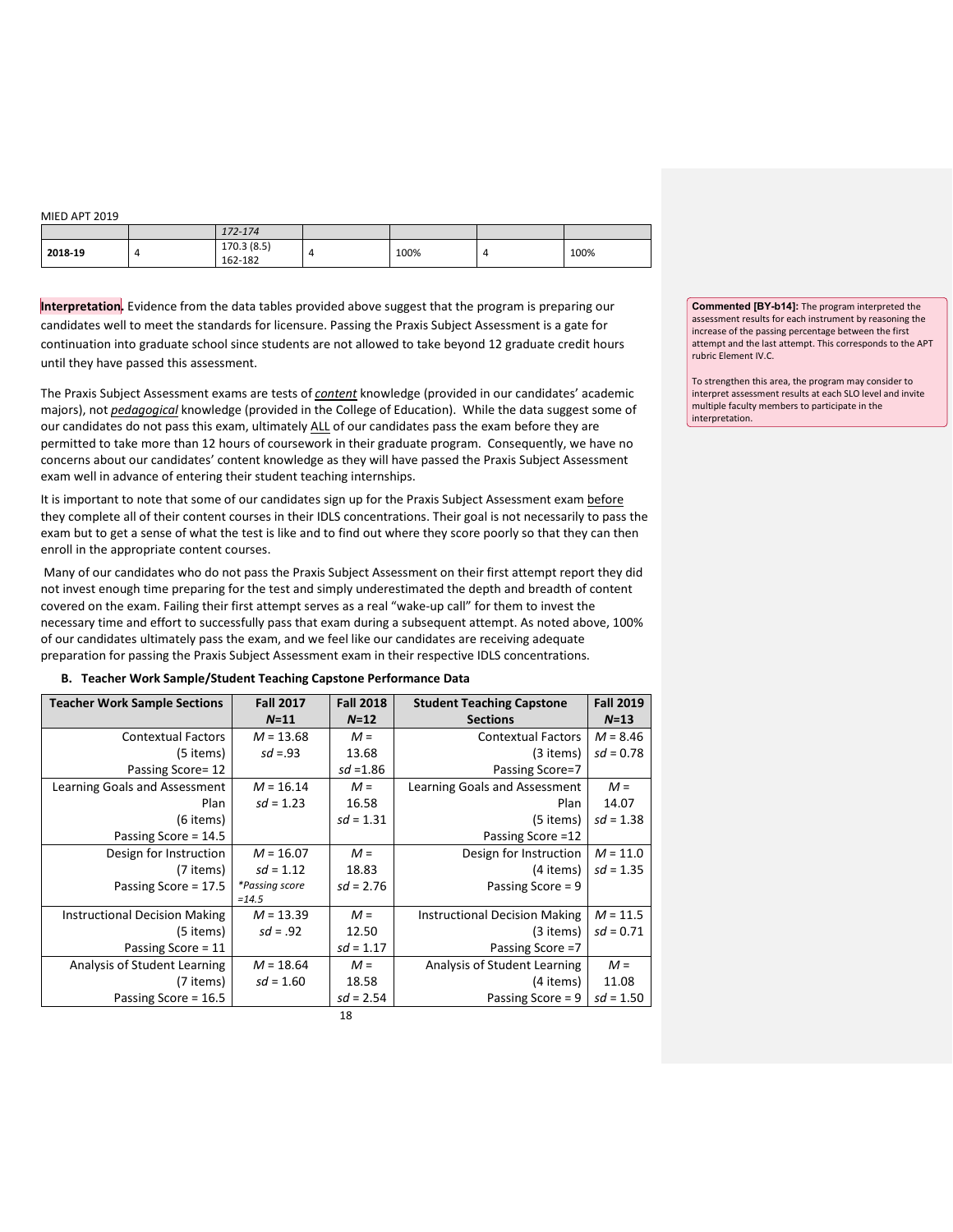| Reflection and Self-Evaluation | $M = 13.27$ | $M =$       | Reflection and Self-Evaluation $M = 5.69$ |                         |
|--------------------------------|-------------|-------------|-------------------------------------------|-------------------------|
| (5 items)                      | $sd = 1.19$ | 13.25       |                                           | (2 items)   $sd = 0.63$ |
| Passing Score = $12$           |             | $sd = 1.66$ | Passing Score = 4.5                       |                         |

#### **Interpretation.**

The Teacher Work Sample (TWS)/Student Teaching Capstone (STC) is completed during student teaching and serves as the product we represent to the Graduate School that stands in lieu of the Master's thesis or comprehensive exam. Each summer, MSME faculty complete an annual evaluation of this project. In summer 2019, using feedback from student teachers, cooperating teachers, university supervisors, and clinical faculty members, these faculty implemented several revisions to the current TWS project and modified this key assessment to become the Student Teaching Capstone. Over time, the Teacher Work Sample evolved from a nationally-recognized model to a model more closely aligned with the identified AMLE standards and JMU College of Education requirements. Therefore, this project no longer closely modeled the national TWS and it was decided to implement a change in name starting in Fall 2019. The major revisions to the former TWS/STC document included the combination and/or elimination of required components within each section of the overall project. These changes were made to address repeated concerns from all stakeholders regarding the enormity of the project and the stresses of having to complete all data collection within a 6-8 week time frame. By reducing and/or consolidating the project requirements, we hope to alleviate these concerns and allow our student teachers to place a greater focus on the day-to-day operations within the instructional setting while developing the skills of a reflective practitioner.

The continued high percentage of candidates who successfully complete each section of the STC/TWS suggests our candidates are making the important connections between instructional planning, implementation, and assessment that we expect of them upon exiting our program. As evidenced by the data in the table above, our students have met or exceeded the minimum passing score for all rubric criteria (and nine rubric categories aligned to AMLE Standards 1-2) for this assessment. Receiving scores that are well above the minimum passing scores reflect the rigorous revision and growth in students over the course of the entire semester (mastery learning). The data provides evidence for meeting the AMLE standards. This key assessment is required of all Middle Education candidates. The assessment, scoring guides and data charts are aligned with the AMLE SPA standards in depth, breadth, and specificity as discussed in Section B above. The depth, breadth, and specificity of this assessment is evident by how it is imbedded in the student teaching experience. The TWS/STC requires candidates to grapple with middle-level curriculum in terms of standards, learning goals and assessments that take young adolescent learning needs into consideration, all within authentic middle school settings. The TWS/STC also requires students to both plan and reflect upon developmentally appropriate, responsive middle-level curriculum and instruction in an authentic middle school setting. Finally, the TWS/STC prompts students to reflect and justify how this work relates to their teaching performance in an authentic middle school setting as well as in their future middle-level education careers.

## **C. Final Profile of Student Teaching Performance**

Note: students have more than one student teaching placement in a semester and more than one rater evaluates each student. Assuming a student does two placements over the semester and that all rating forms are submitted, there are four forms per student. Therefore, the *N* indicated at the top of each column is number of scores, not number of individuals.

| <b>Rubric/Number of items</b> | <b>Fall 2017</b> | <b>Fall 2018</b> | <b>Fall 2019</b> |
|-------------------------------|------------------|------------------|------------------|
|                               | 19               |                  |                  |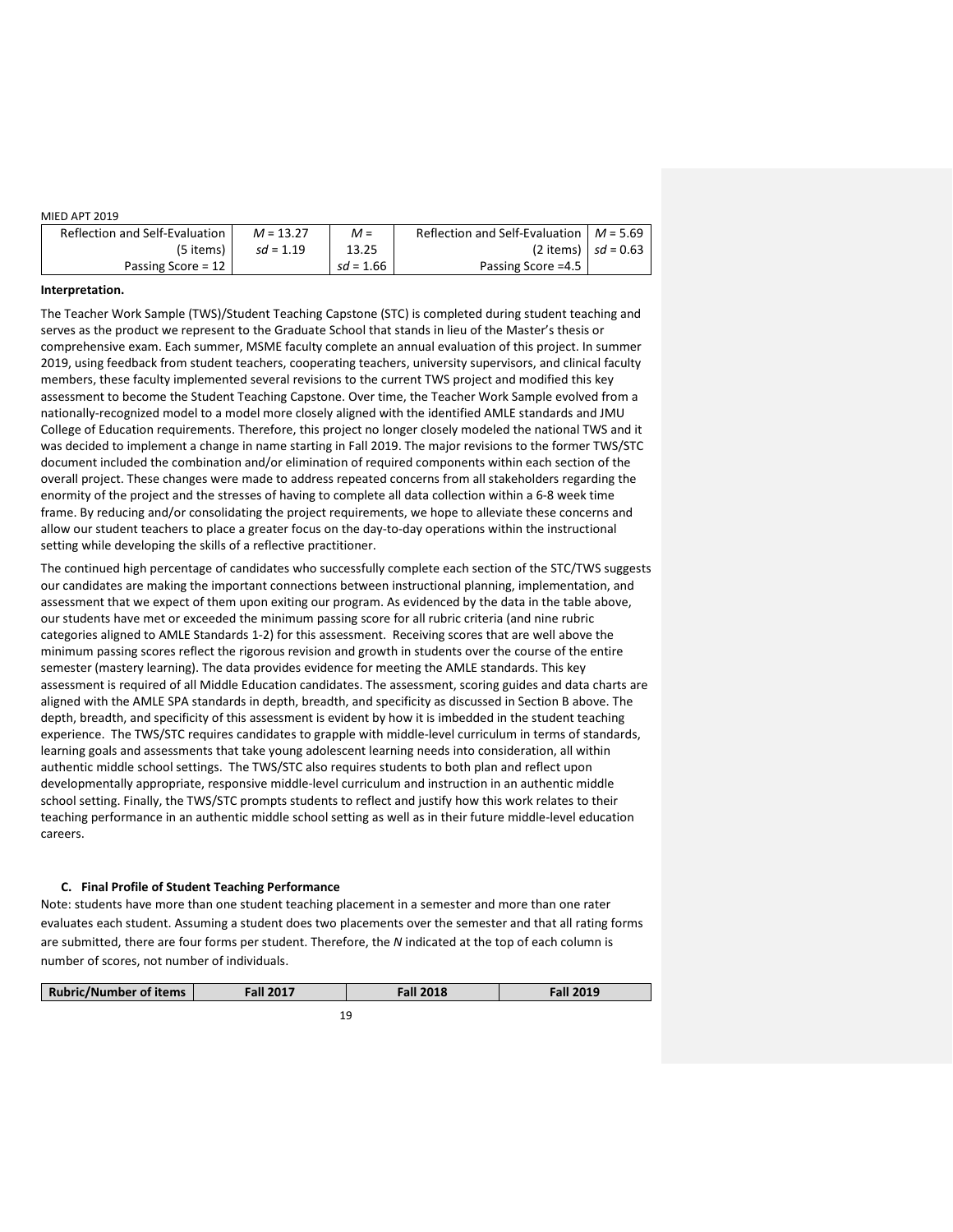|                                  | $N=43$     | $N=40$     | $N = 31$      |
|----------------------------------|------------|------------|---------------|
| Does Not Meet                    |            |            |               |
| Expectations (DNM)               |            |            |               |
| <b>Developing Towards</b>        |            |            |               |
| Expectations (DE)                |            |            |               |
| <b>Meets Expectations (ME)</b>   |            |            |               |
| <b>Exceeds Expectations</b>      |            |            |               |
| (EE)                             |            |            |               |
| A. Professional                  | $DE - 2%$  | $DE - 5%$  | $DE - 3%$     |
| Knowledge                        | ME -- 66%  | ME -- 65%  | ME -- 81%     |
| (3 items)                        | $EE - 32%$ | $EE - 30%$ | $EE - 16%$    |
| <b>B. Assessment of and for</b>  | $DE - 2%$  | $DE - 1%$  | $DE - 4%$     |
| <b>Student Learning (4</b>       | ME -- 60%  | ME -- 66%  | ME -- 77%     |
| items)                           | EE -- 37%  | $EE - 33%$ | EE -- 19%     |
| <b>C. Instructional Planning</b> | $DE - 3%$  | $DE - 2%$  | $DNM - < 1\%$ |
| (6 items)                        | ME -- 73%  | ME -- 73%  | $DE - 4%$     |
|                                  | EE -- 24%  | $EE - 25%$ | ME -- 85%     |
|                                  |            |            | EE -- 10%     |
| <b>D. Learning Environment</b>   | $DE - 2%$  | ME -- 64%  | $DE - 2%$     |
| (4 items)                        | ME -- 60%  | $EE - 36%$ | ME -- 76%     |
|                                  | EE -- 38%  |            | EE -- 22%     |
| <b>E. Instructional Delivery</b> | $DE - 5%$  | $DE - 4%$  | $DE - 5%$     |
| (7 items)                        | ME -- 67%  | ME -- 70%  | ME -- 80%     |
|                                  | $EE - 28%$ | $EE - 26%$ | $EE - 15%$    |
| <b>F. Reflection for Student</b> | DE -- 5%   | ME -- 80%  | $DE - 3%$     |
| <b>Academic Progress (3</b>      | ME -- 60%  | EE -- 20%  | ME -- 82%     |
| items)                           | EE -- 35%  |            | EE -- 15%     |
| G. Professionalism (5            | ME -- 62%  | $DE - 1%$  | $DE - 4%$     |
| items)                           | $EE - 38%$ | ME -- 66%  | ME -- 82%     |
|                                  |            | EE -- 33%  | EE -- 14%     |

## **Profile of Student Teaching Performance INTERPRETATION**

In middle grades education, student teaching is completed during the fall semester of the MAT program in which our candidates demonstrate and hone their instructional planning, implementation, and assessment competencies in ways that suggest to the program faculty our candidates are ready to enter the profession as beginning teachers.

Occasionally, a few of our candidates struggle during student teaching as they find they cannot meet all of the demands of being a teacher in today's classrooms. For those students who struggle, we provide extra support during student teaching that is designed to scaffold their success. However, not all of our candidates achieve success. In those few cases, we provide additional remediation by placing them in an extended practicum the following semester that, upon its successful completion, permits them to repeat student teaching. Given the significant demands being made of teachers today, we are pleased such a high percentage of our candidates are successfully meeting those demands during their student teaching internships.

## **D. Motivation and Management Project**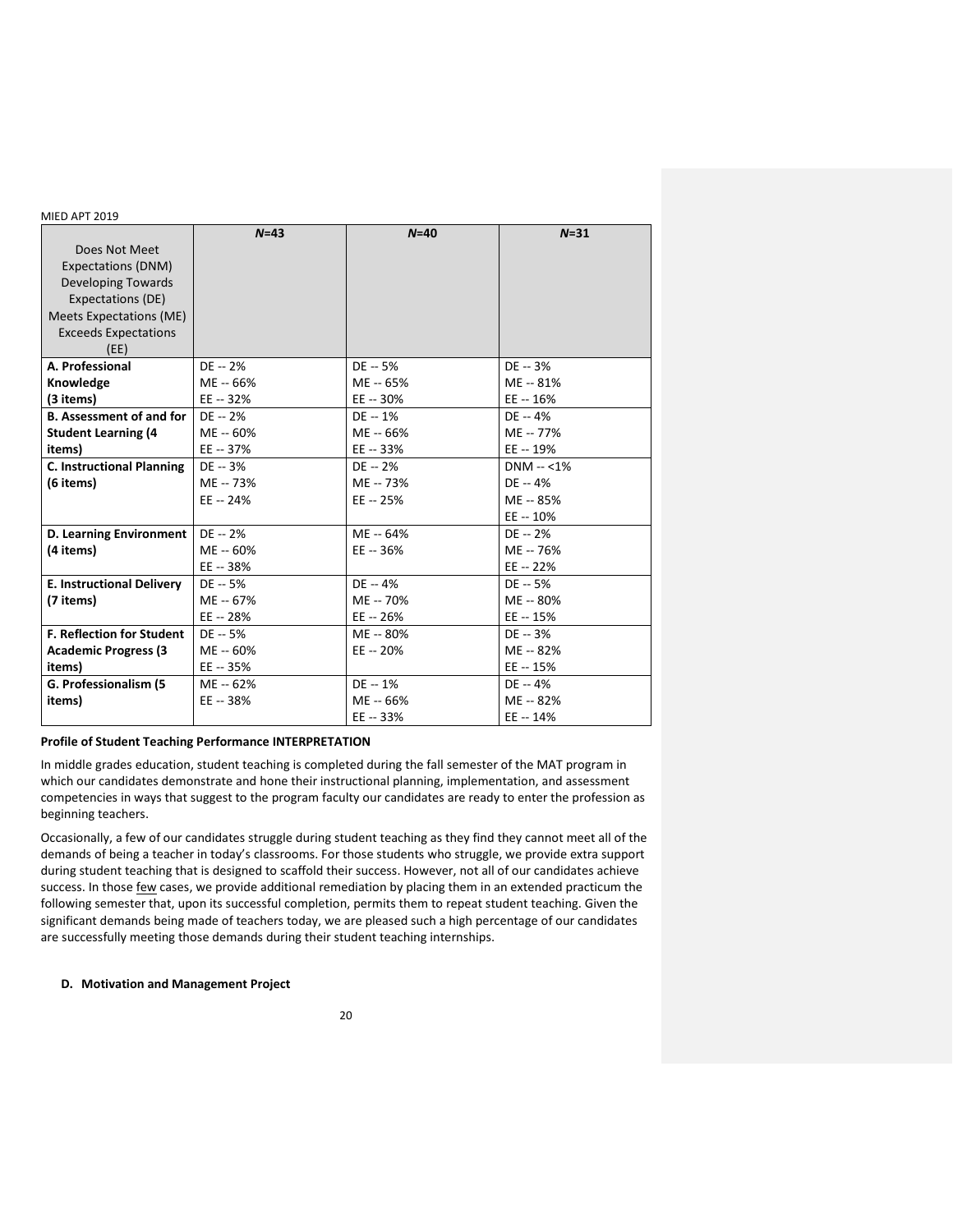| <b>Project Components</b>                                            | Spring 2019<br>$N=14$ |
|----------------------------------------------------------------------|-----------------------|
| Spatial arrangement                                                  | Target $-13$          |
|                                                                      | Acceptable - 1        |
| Classroom routines and procedures                                    | Target $-13$          |
|                                                                      | Acceptable - 1        |
| Classroom rules and expectations/ redefining "fair"                  | Target $-11$          |
|                                                                      | Acceptable - 3        |
| Clarity, scholarship and workmanship                                 | Target $-9$           |
|                                                                      | Acceptable - 5        |
| Learning environment                                                 | Expert - 10           |
|                                                                      | Acceptable - 2        |
| Classroom routines, policies, procedures                             | Expert - 9            |
|                                                                      | Acceptable - 3        |
| Curriculum and instruction as motivation and management              | Expert - 10           |
|                                                                      | Acceptable - 2        |
| Accommodations for students with special language and learning needs | Expert - 11           |
|                                                                      | Acceptable - 1        |
| Ready for distribution to stakeholders                               | Expert - 10           |
|                                                                      | Acceptable - 2        |

# E. S**chool Structure and Organization Project**

| Criterion (points possible)                           | Spring 2019<br>$N = 14$ | Spring 2020<br>$N = 12$ |
|-------------------------------------------------------|-------------------------|-------------------------|
|                                                       | Mean (sd)               | Mean (sd)               |
|                                                       | Range                   | Range                   |
| Developmental Descriptions (70)                       | 69.36 (1.45)            | 64.17 (4.57)            |
|                                                       | 65-70                   | 59-70                   |
| Learning environment (25)                             | 24.43 (0.85)            | 23.83 (1.43)            |
|                                                       | $23 - 25$               | $22 - 25$               |
| Curriculum and Instruction (25)                       | 24.43 (0.84)            | 23.92 (1.59)            |
|                                                       | $23 - 25$               | $21 - 25$               |
| Learner Differences (25)                              | 24.64 (0.79)            | 23.83 (2.08)            |
|                                                       | $23 - 25$               | $20 - 25$               |
| Professional Development and Reflection (25)          | 24.29 (0.88)            | 24.17 (1.90)            |
|                                                       | $23 - 25$               | $20 - 25$               |
| Middle School Philosophy and Foundations TWB/STW (50) | 48.57 (12.23)           | 50.0(0.0)               |
|                                                       | 45-50                   | All scores were 50      |
| Teacher Evaluation Portfolio (100)                    | 98.21 (3.17)            | 100.0(0.0)              |
|                                                       | 90-100                  | All scores were 100     |

**Interpretation.**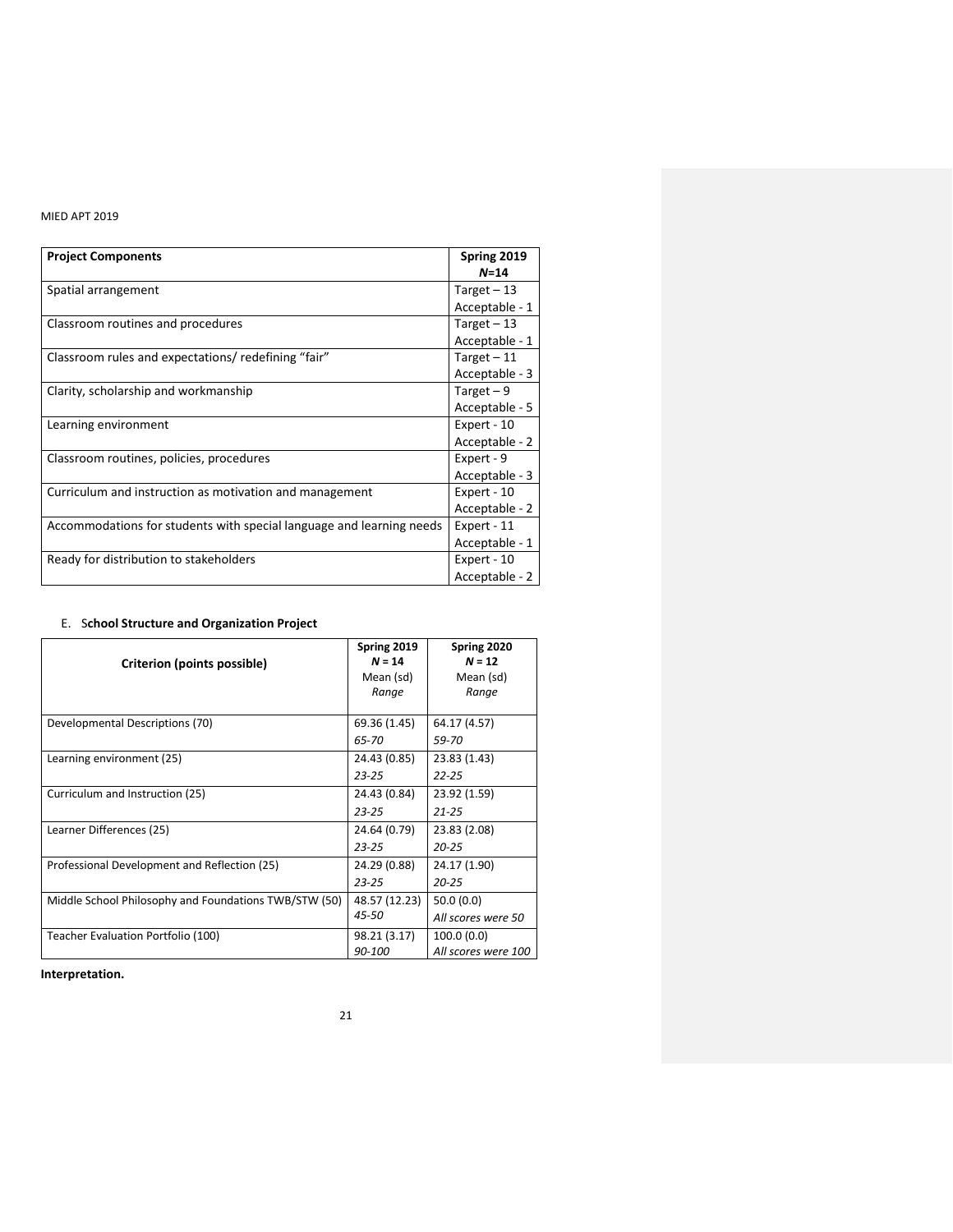Candidates completed the first two section of the Middle School Philosophy and Foundations assessment (Part I). Section c was completed by applying the readings based on their recollections from their student teaching experiences. Data (indicated with \*) from spring 2020 did not include new school visits as these were cancelled due to COVID19.

Spring 2020 data was influenced by the online learning environment as a result of COVID19. Students worked together virtually to create, peer review, revise, and present their case studies (Part II) and their teacher evaluation binders (Part III). That said, student performance met or exceeded expectations. Ironically, the virtual environment allowed greater opportunities for students to engage in additional revisions following presentations. Data provided indicate initial and revised scores where applicable.

#### *V. Dissemination*

*Describe how your assessment results are shared with your faculty and others concerned with your program. Illustrate how your assessment results are incorporated in the planning and governance structure of your program.*

The MSME department typically holds two day-long faculty "retreats" each academic year at which the results of its two key assessments (Praxis Subject Assessment exams and TWS/STC projects) are shared and discussed. To facilitate the discussions about key assessment data, Praxis Subject Assessment and TWS/STC data compiled from the College of Education's electronic data management system (Tk20), are forwarded to the MSME department faculty approximately one week prior to each retreat.

During 2016, the MSME department faculty was thoroughly engaged in using the results of key assessments to reflect upon our current middle (and secondary) education program and plan future innovations with respect to how we teach and assess our students. First and foremost, our faculty used key assessment data to inform the writing of Specialized Professional Association (SPA) report, namely Association for Middle Level Education. A team of three faculty members specializing in specific areas prepared these reports for submission on September 15, 2016. In these reports, we described each key assessment instrument, presented data for recent candidate cohorts, and reflected upon the both the performance of our candidates and the effectiveness of our program and key assessment instruments. The discussions from which the content of these reports arose was instrumental in moving our thinking forward as a department and ensuring that we were holding to our fundamental assumptions regarding assessment (for example, whether objectives aligned with AMLE standards, whether key assessments aligned with objective, and whether instruction in each course prepared students to master key assessments).

Because Praxis Subject Assessment data are indicators of candidates' content knowledge (not pedagogy), we met with specific candidates who had not passed the Praxis Subject Assessment exam to advise about the assessment with respect to program requirements, discuss specific test-taking strategies, and highlight review exam preparation materials housed in the Education Technology and Media Center in Memorial Hall and available from local retailers. When appropriate, we also brought departmental faculty having and advising role with these students to provide further support and perspective.

Teacher Work Sample (TWS) and Student Teaching Capstone (STC) data are indicators of candidates' pedagogical knowledge related to planning, implementing, and assessing instruction. Candidates complete the TWS/STC while enrolled in their student teaching internship (MSSE 690) and student teaching seminar (MSSE 650), in which the project undergoes comprehensive review and assessment. Much of the TWS/STC addresses practices resulting in the creation and delivery of high-quality instruction transcending all content **Commented [BY-b15]:** Assessment results are shared with department faculty and the Professional Education Coordinating Committee (PECC), as well as discussed with students with special needs. The mode and details of the communication is comprehensive and clear. This corresponds to Element V.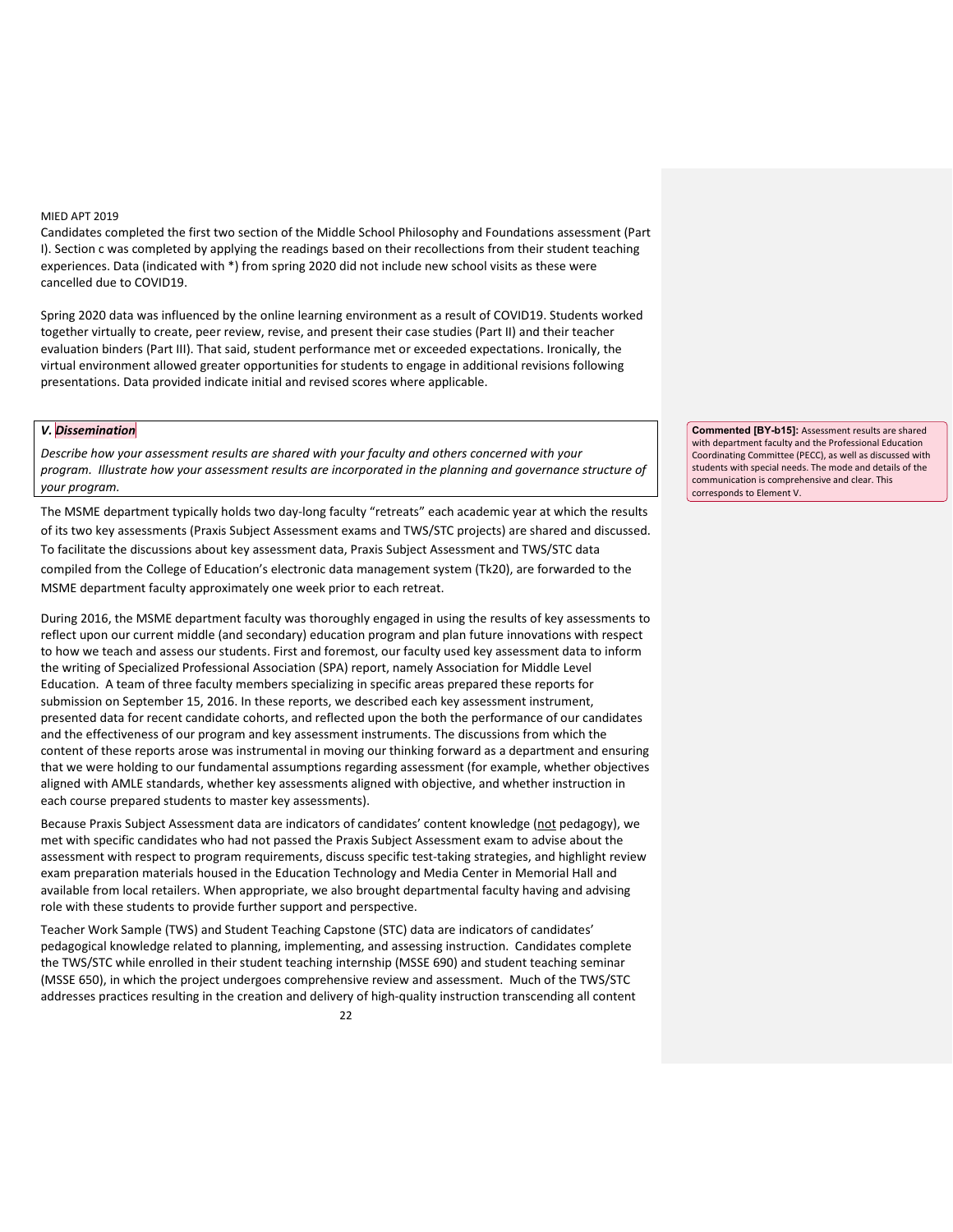and extending Gagne's (1985) Events of Instruction. Because two sections of the TWS/STC (Learning Goals and Assessment Plan and Design for Instruction) have content-area relevance, respective content-area methods instructors are consulted to review the content of these sections and suggest ways candidates can apply effective techniques to their student teaching internships.

While the Middle Education program does not have an Advisory Committee, the middle education Praxis Subject Assessment test scores are discussed in meetings of the Professional Education Coordinating Committee (PECC).

#### *VI. Uses of evaluation/Assessment Results and Actions Taken*

*Demonstrate how the program's assessment results have been used to contribute to program improvement and enhanced student learning and growth. Examples of program actions taken might include modification and/or additions to learning objectives, curriculum revisions, instructional delivery changes, changes in course sequencing, or increased emphasis on specific skill development. Additionally, explain any changes to the assessment process you have made this year or plan to make.*

*Use of TWS/STC assessment results and actions taken:* In summer 2019, we used the data from the Teacher Work Sample (TWS) survey to extend the work of a departmental TWS committee first convened during the 2009-10 year. The committee was charged with continuing to hone and refine the implementation of the TWS that provides evidence our candidates having established important connections between instructional planning, implementation, and assessment.

Faculty involved with the Middle Level Education program regularly analyze data, reflect upon student progress, and revise courses and program practices to better support candidates. Our efforts are discussed below.

- **If** To partially address questions raised about the validity of the TWS/STC, the group restructured the LGAP and ASL sections to clarify the blended assessment structure.
- The group recommended, because most candidates work through one or more revisions cycles to achieve mastery of the TWS/STC objectives, tracking the number of feedback cycles required for each candidate and each section of the project. These data might provide another way to measure each candidate's preparedness for and skill in completing the project.

### **Content Knowledge**

In response to a few concerns raised in field placements regarding perceived gaps in content knowledge, we adjusted our program to require candidates pass the Praxis Subject Assessment in both content areas prior to beginning any student teaching placement. Middle level education candidates participate in student teaching in two eight-week blocks, one for each of the content areas in which they seek certification.

Candidates in our program receive their undergraduate degree in Interdisciplinary Liberal Studies (IDLS) with a concentration in before beginning the graduate program in education. We encourage candidates to begin taking the Praxis Subject Assessment exams beginning in their junior year or upon acceptance into the program. In order to improve our first-time pass rates, we have met with the IDLS faculty to better align the undergraduate curriculum. We plan to continue these discussions with a particular focus on orienting new IDLS faculty.

During advising, we assist candidates with interpreting table of specifications published with Praxis Subject Assessment preparatory materials as well as with individual score reports. These consultations are intended to **Commented [BY-b16]:** The program developed several projects to improve student learning, including working with IDLS faculty to better align undergraduate curriculum with the M.A.T program's SLOs. The projects are explained in great detail and are directly linked to the assessment results. This corresponds to the APT rubric Element VI.A.